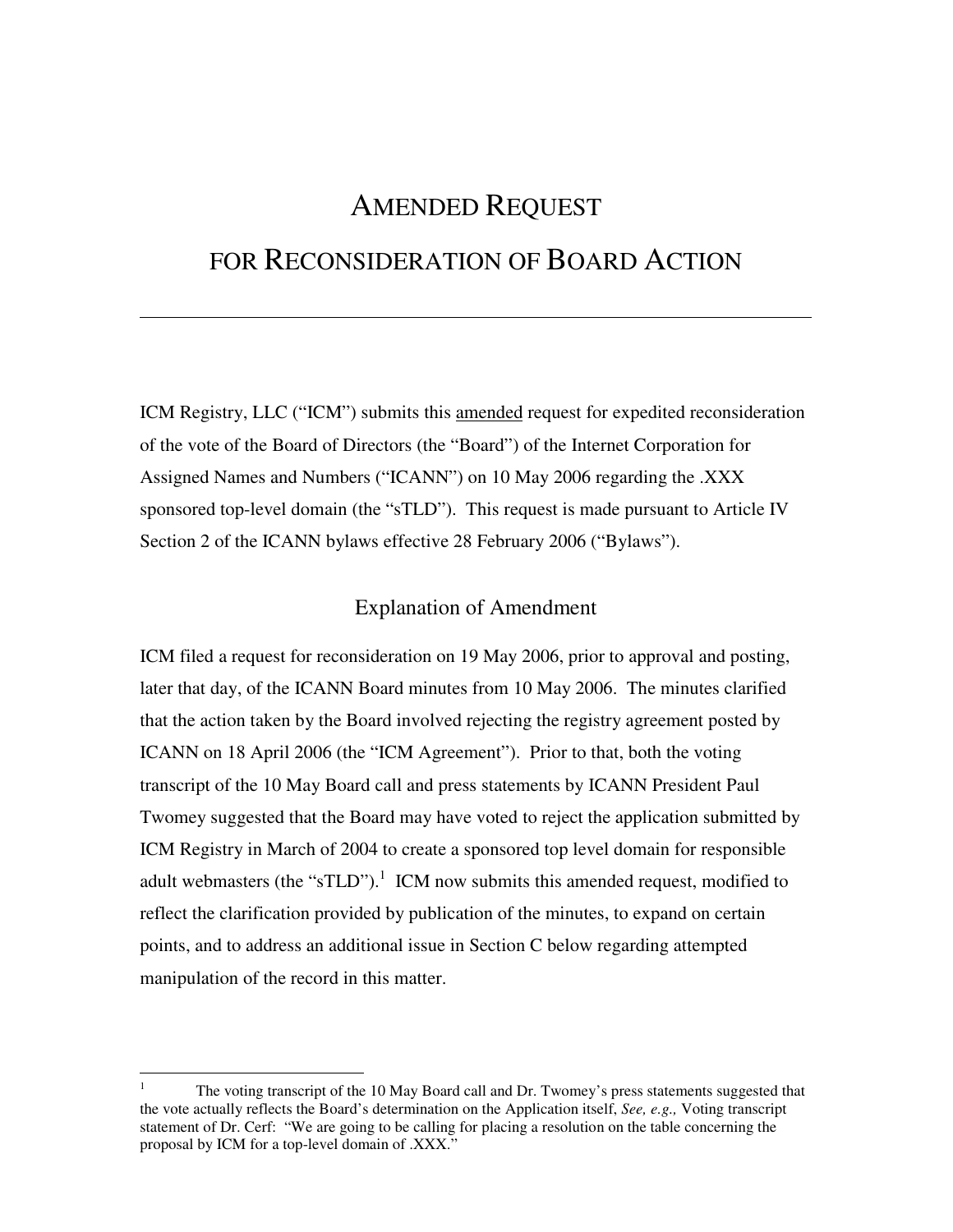### Summary of Claim and Requested Action

ICM requests expedited reconsideration of the above-referenced vote on the grounds that, as evidenced herein:

- 1. Members of the Board voted against the ICM Agreement based on inaccurate information about the written statements of various governments concerning .XXX;
- 2. Members of the Board voted against the ICM Agreement based on an unfounded concern that it could put ICANN " in a difficult position of having to enforce all of the world's laws governing pornography, including ones that might require porn sites to use the domain;"
- 3. Members of the Board voted against the ICM Agreement without adequate information about the inappropriate involvement of the United States government in this process, or failing to appreciate the significance of that involvement; $^2$  and
- 4. Contrary to the direction of the Board on 15 September 2005 and 31 March 2006, the ICANN President and General Counsel did not engage in negotiations with ICM Registry regarding amendments to the proposed registry agreement, nor did they recommend changes to respond to concerns expressed by the Board and/or ICANN's Government Advisory Committee (the "GAC").

ICANN staff possessed critical information relevant to all of these claims well in advance of the Board call on 10 May 2006. Nonetheless, Board members who voted to reject the proposed agreement with ICM Registry (the " ICM Agreement"), cited concerns that could and should have been dispelled by ICANN before the vote, as well as other information that was inadequate and/or incorrect.

As a result, the community of stakeholders identified in the ICM Application, along with Internet users globally, have been denied the opportunity to work together to secure the benefits of a top-level domain for responsible adult web masters, as described in the Application.

 $\overline{2}$ <sup>2</sup> With respect to the inappropriate involvement of the United States government, ICM has also filed an action in the United States District Court for the District of Columbia against the United Stated Departments of Commerce and State for injunctive relief for violation of the Freedom of Information Act.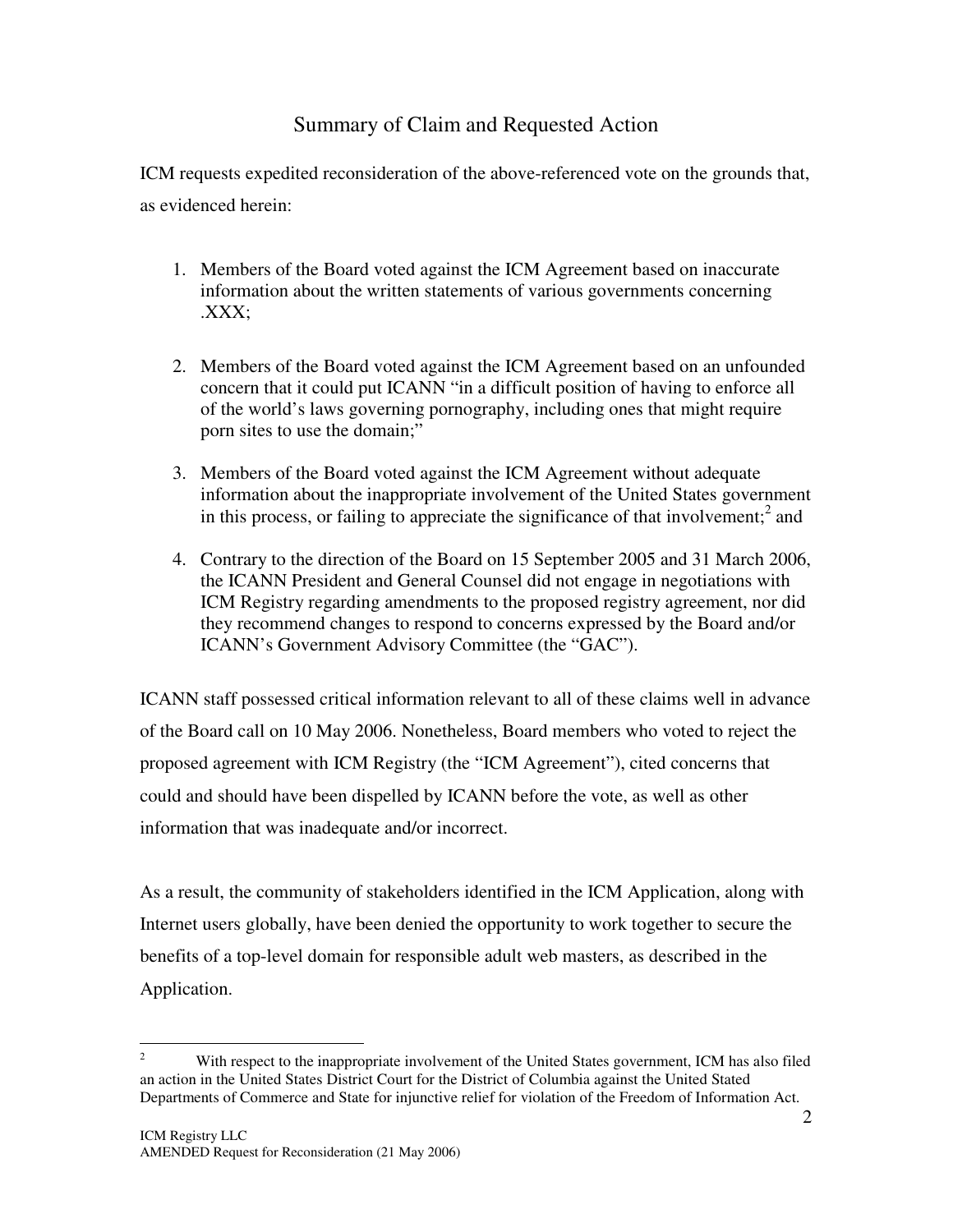ICM requests that the Committee recommend that the vote of the Board on 10 May 2006 be set aside, and that the Board approve the ICM Agreement. In the alternative, ICM requests that the Committee recommend that the vote be set aside and that the Board:

- 1. Direct ICANN staff to negotiate a new contract for the registry on an expedited basis; and
- 2. Permit ICM to brief a joint meeting of the ICANN Board of Directors and any interested members of the GAC in Marrakech as to the substitute agreement's legal sufficiency and compliance with the communiqué issued by the GAC in Wellington, New Zealand (the "Communiqué"); and
- 3. Consider the adequacy of the substitute contract, applying standards of enforceability that are reasonably consistent with the standards contained in other registry agreements, including the agreement for .com; and
- 4. Vote on the adequacy of the substitute contract at the Board meeting scheduled for 18 July 2006.

In light of the negative impact of continuing delay on ICM and the stakeholders community, ICM intends in the near future to submit a request for independent thirdparty review of the Board vote, as permitted under the Bylaws. Further, ICM reserves the right to proceed in other fora based on the causes of action set forth in this petition, and on other causes of action.

The remainder of this document includes the detailed information and supporting documentation required by the Reconsideration Committee, as set forth in the Bylaws and the rules of the Committee.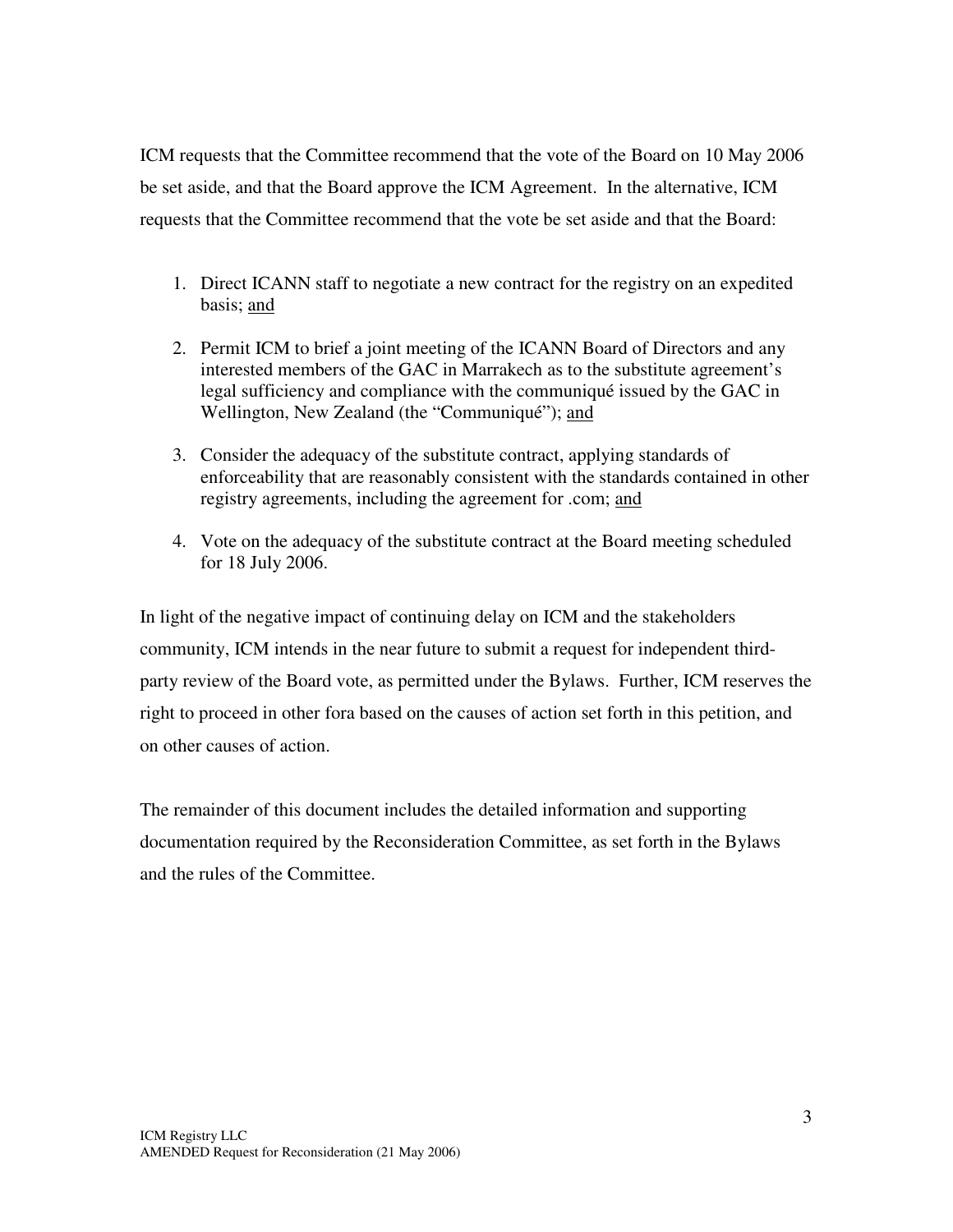#### Manner in which the Board's action affects ICM

The Board voted on 10 May 2006 to reject the contract submitted by ICM.<sup>3</sup> ICANN staff, however, has signaled that it does not intend to negotiate or consider an alternative contract proposal saying, for example, that the Application could be revived only "if a proposal were submitted to ICANN for its establishment under its regime for registering generic top-level-domains."<sup>4</sup> In making its determination to end negotiations with ICM regarding business and commercial terms, ICANN staff has effectively overturned the Board's vote of 1 June 2005 directing the President and General Counsel to enter into commercial and business negotiations with ICM.<sup>5</sup>

The 1 June 2005 action reflected the Board's determination that the ICM Application met the Board-approved qualifications contained in the application criteria for new sTLDs issued 15 December 2003 (the "Criteria").<sup>6</sup> The Board repeated and elaborated on this

Under the circumstances, Dr. Twomey's suggestion that .XXX might be considered as a generic TLD is nothing short of bizarre. Is the ICANN community supposed to believe that the GAC's so-called " public policy objections" will disappear if there are no rules at all?

 $\frac{1}{3}$ http://www.icann.org/minutes/resolutions-10may06.htm.

<sup>&</sup>lt;sup>4</sup> Dr. Twomey told Australian press that the Application could be revived only "if a proposal were submitted to ICANN for its establishment under its regime for registering generic top-level-domains." Coonan Applauds .XXX Failurel. In a private press briefing conducted on Thursday, 11 May 2006, portions of which have been made publicly available by a participating reporter, Dr. Twomey once again reiterated that the application could be considered in a gTLD round, depending upon policy developed by the GNSO in that regard. Press Conference MP3.

<sup>&</sup>lt;sup>5</sup> Dr. Twomey has suggested that this outcome is ICM's fault because, as on numerous other occasions, ICM asked for an " up or down vote." Given the length of time in which the Application was pending, no one can be surprised that ICM was anxious for the Board to act. And ICM did urge Dr. Cerf to bring the Agreement to the Board for a vote. Nonetheless, all involved were clear that the subject of the Board's deliberation was to be the contract, and not the Application.

<sup>6</sup> Staff has recently attempted to obscure the clear import of that vote, by referring to the Criteria as " minimum" criteria, but that description has no basis in any of the materials promulgated by ICANN in connection with the sTLD RFP, and is flatly inconsistent with statements made by Dr. Cerf (who told ICM principals that he viewed the next step as a vote "on the contract") as well as the repeated description of that action by ICANN itself. *See,* e.g., transcripts of staff reports on sTLD process:

IF THE APPLICANT WERE FOUND TO MEET THOSE CRITERIA, THE BOARD WOULD THEN DIRECT ICANN TO INITIATE COMMERCIAL AND TECHNICAL NEGOTIATIONS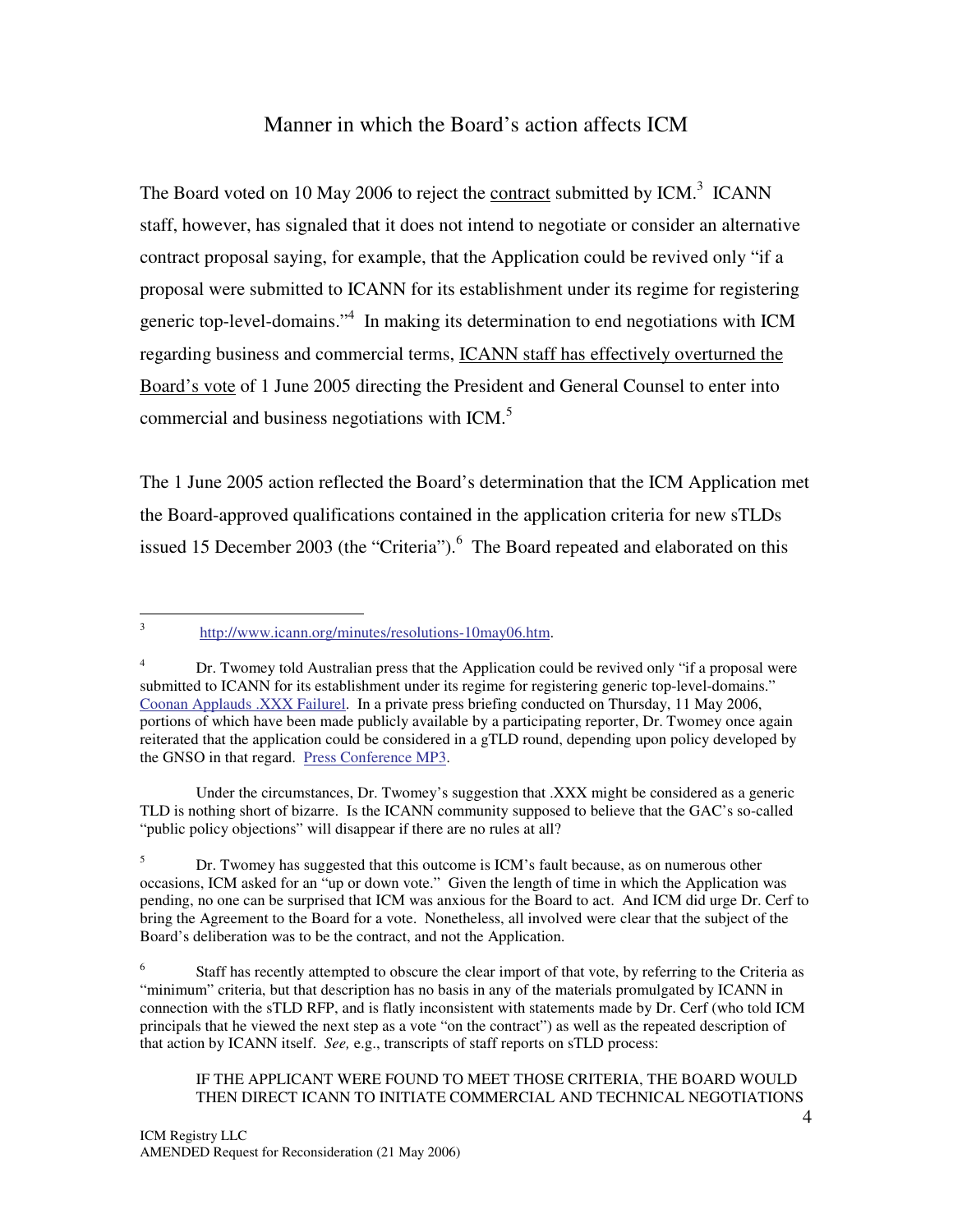instruction twice, on 15 September 2005 7 and again on 31 March 2006, 8 and to our knowledge the Board has not withdrawn those instructions.

As a result, ICM has been harmed by ICANN's:

- Determination not to recommend that the United Stated Department of Commerce direct Verisign to add .XXX to the authoritative root as a sponsored top level domain;<sup>9</sup>
- Failure to follow the rules it established in the sTLD RFP and applied to similarly situated applicants;

WITH THOSE APPLICANTS. AND THAT WOULD RESULT IN A CONTRACT LEADING TO THE DESIGNATION OF THE STLD. (Vancouver, B.C.; 3 Dec 2005).

Likewise, in Luxembourg City, Mr. Pritz reported at the public forum that:

THERE'S FOUR OTHER APPLICANTS THAT HAVE BEEN FOUND TO SATISFY THE BASELINE CRITERIA, AND THEY'RE PRESENTLY IN NEGOTIATION FOR THE DESIGNATION OF REGISTRIES, DOT CAT, DOT POST, TELNIC, AND XXX." (Luxembourg City, Luxembourg; 14 July 2005).

And in Mar del Plata:

-

AT THE END OF THAT, IF THERE WERE STILL CONTINGENCIES REMAINING IN THE APPLICATION, THE ICANN BOARD, WITH FULL INFORMATION, I.E.,WITH ACCESS TO THE ORIGINAL APPLICATION, THE QUESTIONS THAT WENT BACK AND FORTH, THE INDEPENDENT EVALUATORS'REPORT, AND SUBSEQUENT WRITINGS, TOOK ON TO CONFIRM WHETHER THE CONTINGENCIES IN THE APPLICATION HAD, IN FACT, BEEN REMOVED AND THE APPLICATION COULD GO ON TO THE NEGOTIATION PHASE, OR WHETHER ADDITIONAL INFORMATION WAS REQUIRED, OR, IN FACT, WHETHER THE APPLICATION WAS DEFICIENT AND SHOULD NOT BE GRANTED. (Mar del Plata, Argentina; 7 April 2005).

 $7 \text{ Resolved } (05.$ ), that the ICANN President and General Counsel are directed to discuss possible additional contractual provisions or modifications for inclusion in the .XXX Registry Agreement, to ensure that there are effective provisions requiring development and implementation of policies consistent with the principles in the ICM application. http://www.icann.org/minutes/resolutions-15sep05.htm

8 In Wellington in March, the Board directed staff "TO ANALYZE ALL PUBLICLY RECEIVED INPUTS, TO CONTINUE NEGOTIATIONS WITH ICM REGISTRY, AND TO RETURN TO THE BOARD WITH ANY RECOMMENDATIONS REGARDING AMENDMENTS TO THE PROPOSED STLD REGISTRY AGREEMENT, PARTICULARLY TO ENSURE THAT THE TLD SPONSOR WILL HAVE IN PLACE ADEQUATE MECHANISMS TO ADDRESS ANY POTENTIAL REGISTRANT VIOLATIONS OF THE SPONSOR'S POLICIES." Motion of Veni Markovski, http://www.icann.org/meetings/wellington/captioning-board-31mar06.htm.

<sup>9</sup> As ICANN staff knows full well, ICM believes that .XXX must be chartered as a sponsored TLD to achieve the benefits of voluntary industry self-regulation.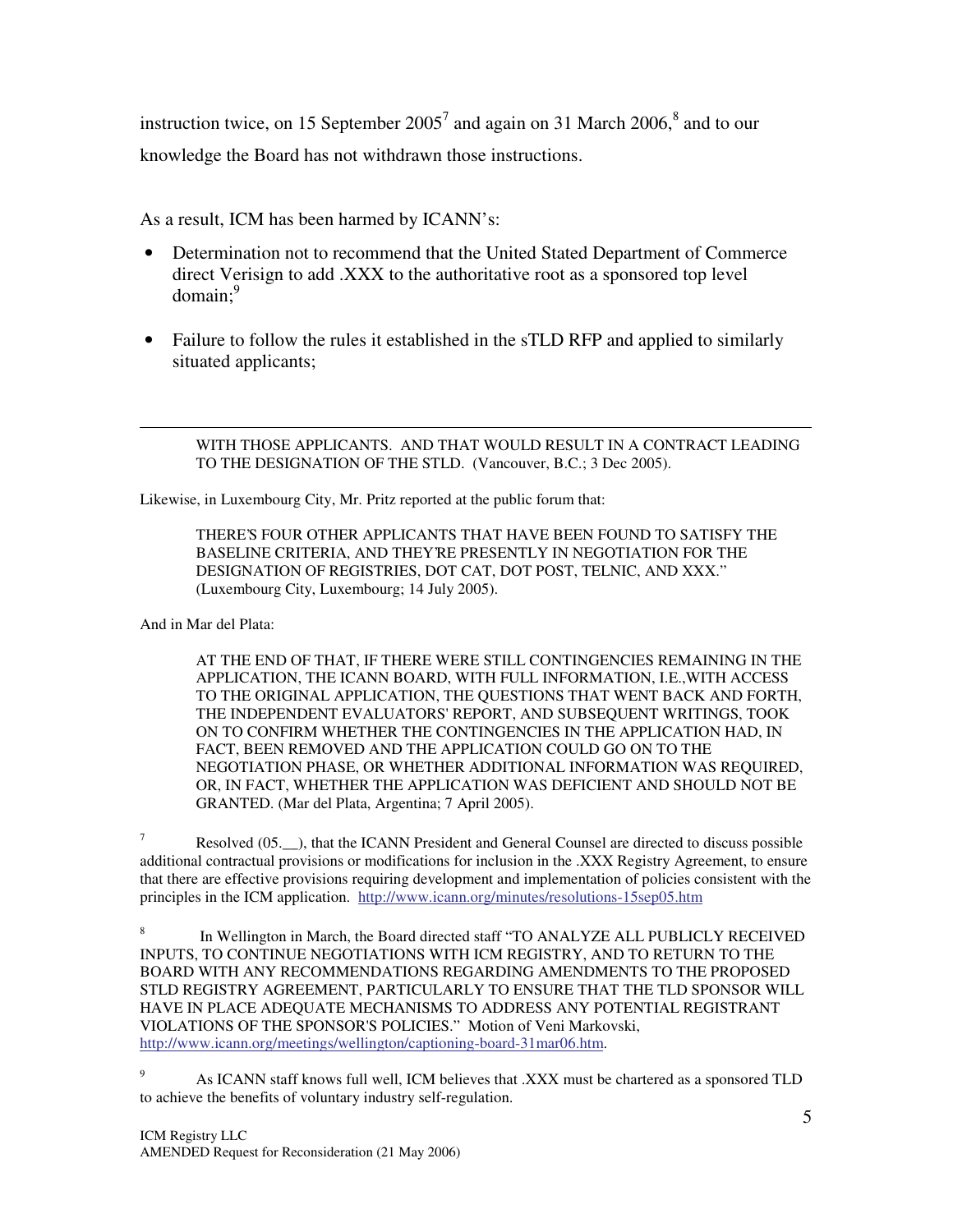- Failure to act on the ICM Agreement for nearly a full year or enter into good faith negotiations on the terms of the Agreement or resolve any alleged deficiencies in the Agreement;
- Prospective refusal to enter into good faith negotiations with ICM to resolve the Board's stated concerns about the proposed contract;
- Failure to limit its consideration on 10 May 2006 to a review of the contract terms;
- Repeated mischaracterization of the nature and import of the views expressed by various governments;
- Participation in continuous ex parte communications among the government of the United States, the Chairman of the GAC, and others, which were not communicated to ICM, to the ICANN community, or, to our knowledge, to members of the ICANN Board; and
- Failure to articulate and permit ICM to address any reasonable objections to the ICM Agreement, had they existed.

## Affect on the Stakeholder Community and Internet Users

The Board's action denies the stakeholder community, in particular advocates for children as well as responsible members of the adult online entertainment industry, the opportunity to work together to achieve the goals set forth in the charter of ICM and the Internet Foundation For Online Responsibility (" IFFOR").

The presence of adult entertainment in .com, .net, and .org cannot be disputed and, as the ICM Application demonstrated, is growing rapidly.<sup>10</sup> That rapid growth can be expected to continue for the foreseeable future. Accordingly, the Board vote also denies Internet users globally, in particular families, children, and adult consumers of legal adult

 $\frac{1}{10}$ In addition to the third-party statistical information submitted by ICM in the past two years, ICM has conducted its own research, which demonstrates the rapid expansion of adult entertainment online. One year ago ICM surveyed the prevalence of 27 sexually explicit words in URLs in .com, .net, and .org. ICM repeated that survey last month and discovered that the number of sites with URLs containing one or more of those same 27 words had increased nearly 30% in one year, from 1.6 million sites to over 2 million sites. There is no reason to believe that trajectory is likely to level off anytime soon.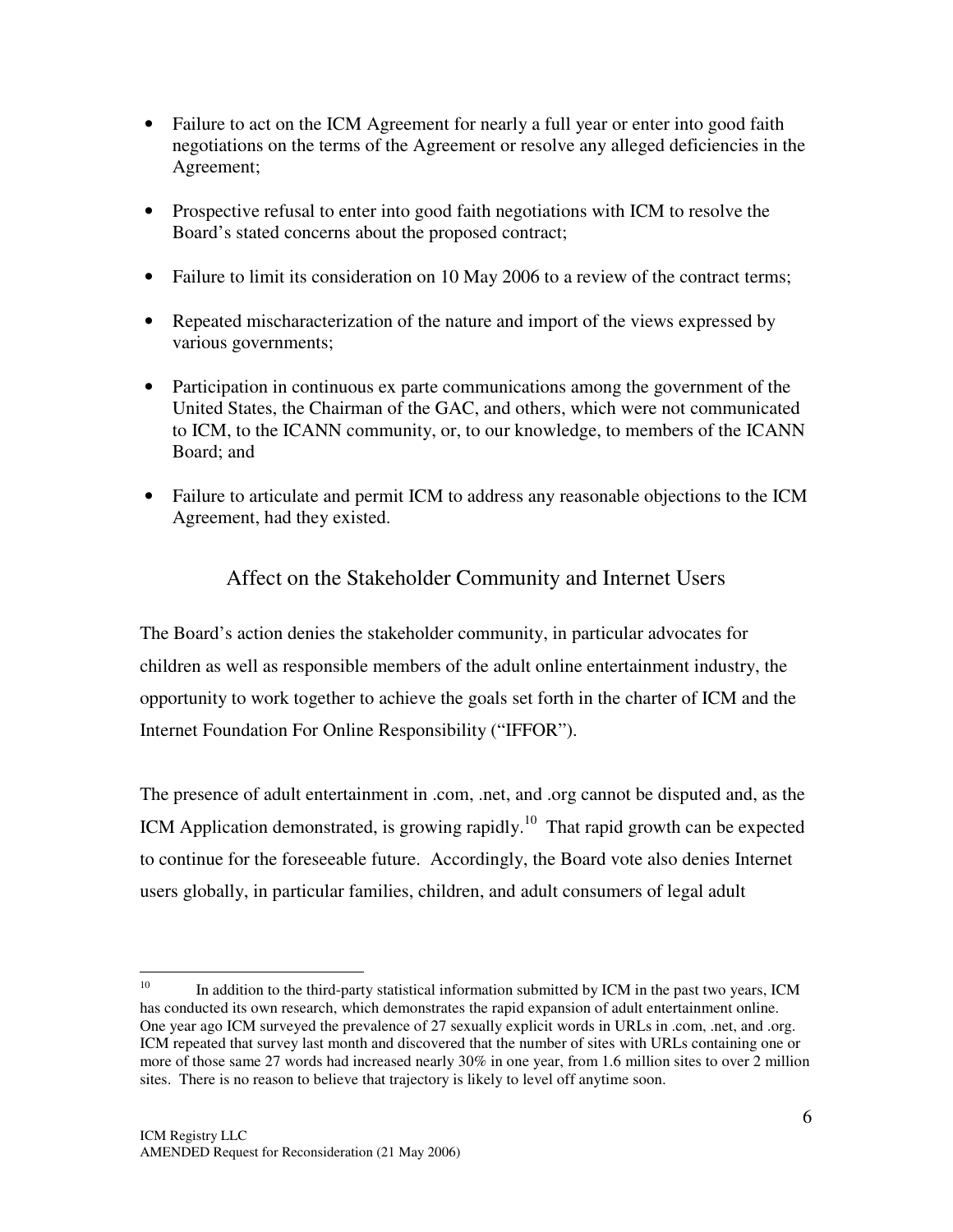material, the opportunity to enjoy the benefits of voluntary self-regulation by responsible members of the online adult entertainment industry, as detailed in the Application.

## Background

The following facts are not in dispute:

- 1. ICM submitted its Application in response to the sTLD RFP in March of 2004.
- 2. ICANN posted the ICM Application for public comment on 2 April 2004 and closed the public comment period on 17 May 2004.
- 3. 63 comments were received, the vast majority of which supported the creation of a sponsored top-level domain for adult webmasters. In fact, the ICM Application received more positive comments than any other sTLD application, and a far higher percentage of positive comments than most other applications.
- 4. No government submitted comments on the ICM Application.
- 5. On 1 December 2004, Dr. Twomey wrote to GAC Chairman Tarmizi, and requested the GAC's advice on the public policy issues arising in connection with the new sTLD applications. http://www.icann.org/correspondence/twomey-to-tarmizi-01dec04.pdf.
- 6. Chairman Tarmizi responded to Dr. Twomey on 3 April  $2005$ :<sup>11</sup>

No GAC members have expressed specific reservations or comments, in the GAC, about the applications for sTLDs in the current round. However should sTLDs use ENUM, that should not interfere with established international policies for the E164 numbering system." Letter from Tarmizi to Twomey 3apr05.pdf.

7. As set forth by ICANN in greater detail in its Status Report on the sTLD Evaluation Process, the ICANN Board of Directors discussed the completed ICM Application, as supplemented at the Board's invitation, on at least three separate occasions prior to its meeting of 1 June 2005. The record reflects that Chairman Tarmizi participated in all but one of those discussions.

 $11$ <sup>11</sup> Only one day before Chairman Tarmizi wrote this letter, ICM representatives met with the ICANN Board to answer the Board's questions regarding the ICM Application. Chairman Tarmizi was present for at least part of this meeting and unquestionably knew that the Board was giving serious consideration to the ICM Application.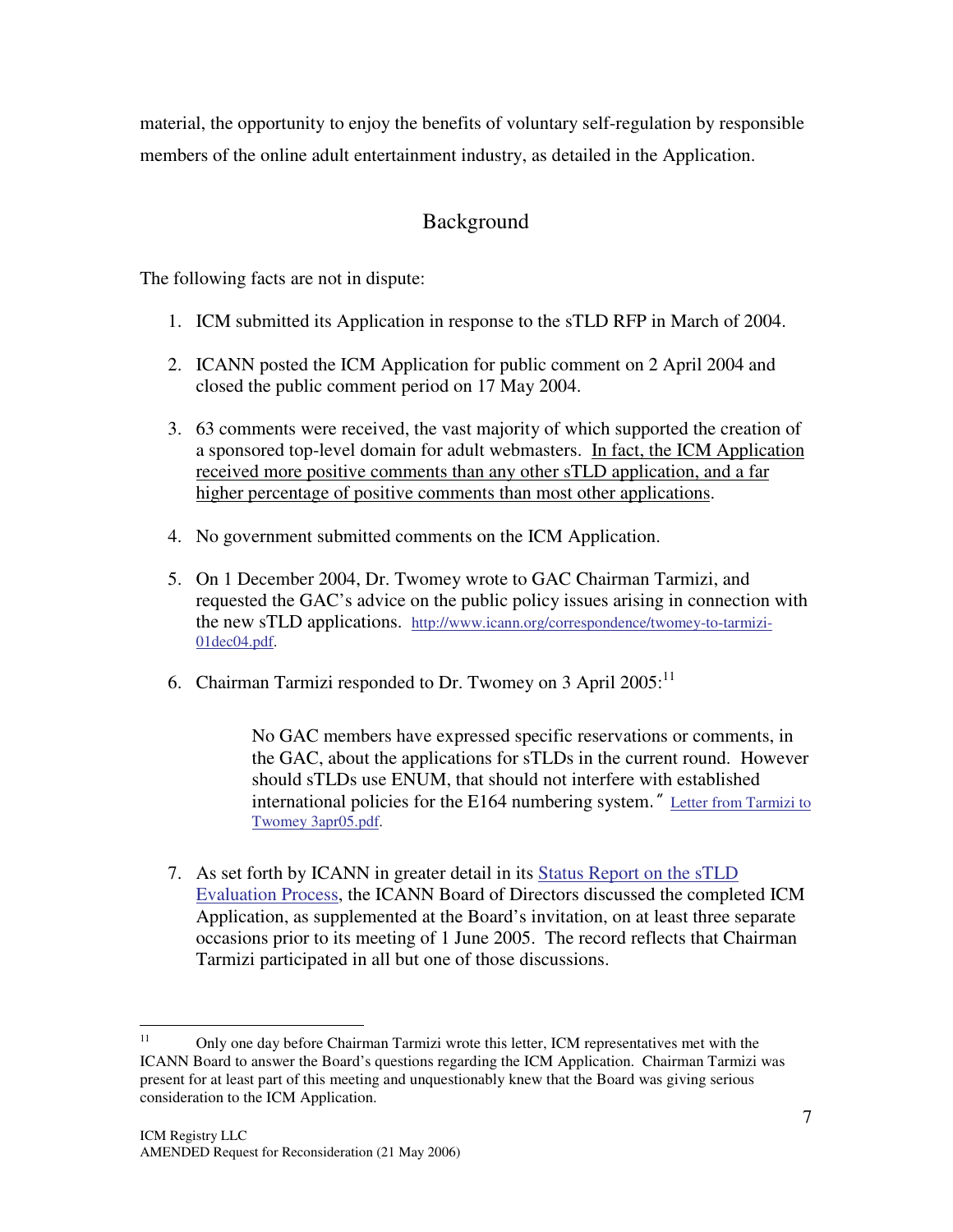- 8. At that meeting, having determined that the Application met the Criteria, the Board directed staff to enter into commercial negotiations with ICM.
- 9. On 11 July 2005, members of the ICANN Board met with the GAC in open session. In that meeting, in response to questions from representatives from Brazil, Chile, Spain, and Denmark, Dr. Cerf and Dr. Twomey reminded the GAC that ICM's Application had been on the public record since March of 2004, and stated that ICANN had considered the Application in accordance with the established policies and procedures. The minutes of the GAC session from Luxembourg reflect the intervention of the U.S. government representative to the effect that the GAC had ample opportunity to comment on the ICM Proposal. http://gac.icann.org/web/meetings/mtg22/LUX\_MINUTES.doc

Those who attended the open meeting between the Board and the GAC describe a rather contentious exchange on the subject of ICANN's procedures in TLD approval and the role of governments. In particular, certain members of the GAC questioned ICANN sharply about when it would post the evaluation reports. Unfortunately, ICANN staff apparently exacerbated procedural concerns by promising to release the evaluation reports, in violation of its public commitments not to do so until the process was completed.

The Communiqué issued in Luxembourg does not express any concern about the substance of the ICM Proposal. Rather, it also is prospective and procedural:

The GAC notes from recent experience that the introduction of new TLDs can give rise to significant public policy issues, including content. Accordingly, the GAC welcomes the initiative of ICANN to hold consultations with respect to the implementation of the new Top Level Domains strategy. The GAC looks forward to providing advice to the process.

- 10. On 9 August 2005, ICANN posted a proposed contract with ICM, and announced its intention to review the agreement at its next meeting, scheduled for 16 August 2005. http://www.icann.org/tlds/agreements/XXX/proposed-XXX-agmt-09aug05.pdfhttp://www.icann.org/minutes/index-2005.html
- 11. On 12 August 2005, ICANN staff informed ICM counsel that Michael Gallagher, Assistant Secretary for Communications and Information of the United States Department of Commerce ("DoC") had written to Board Chair Vint Cerf requesting that ICANN "ensure that the concerns of all members of the Internet community on [the ICM proposal] have been adequately heard and resolved" before voting on the contract."
- 12. On 12 August 2005, ICANN posted a letter, dated the same date, from Chairman Tarmizi noting that "apart from the advice given in relation to the creation of new gTLDs in the Luxembourg Communiqué that implicitly refers to the proposed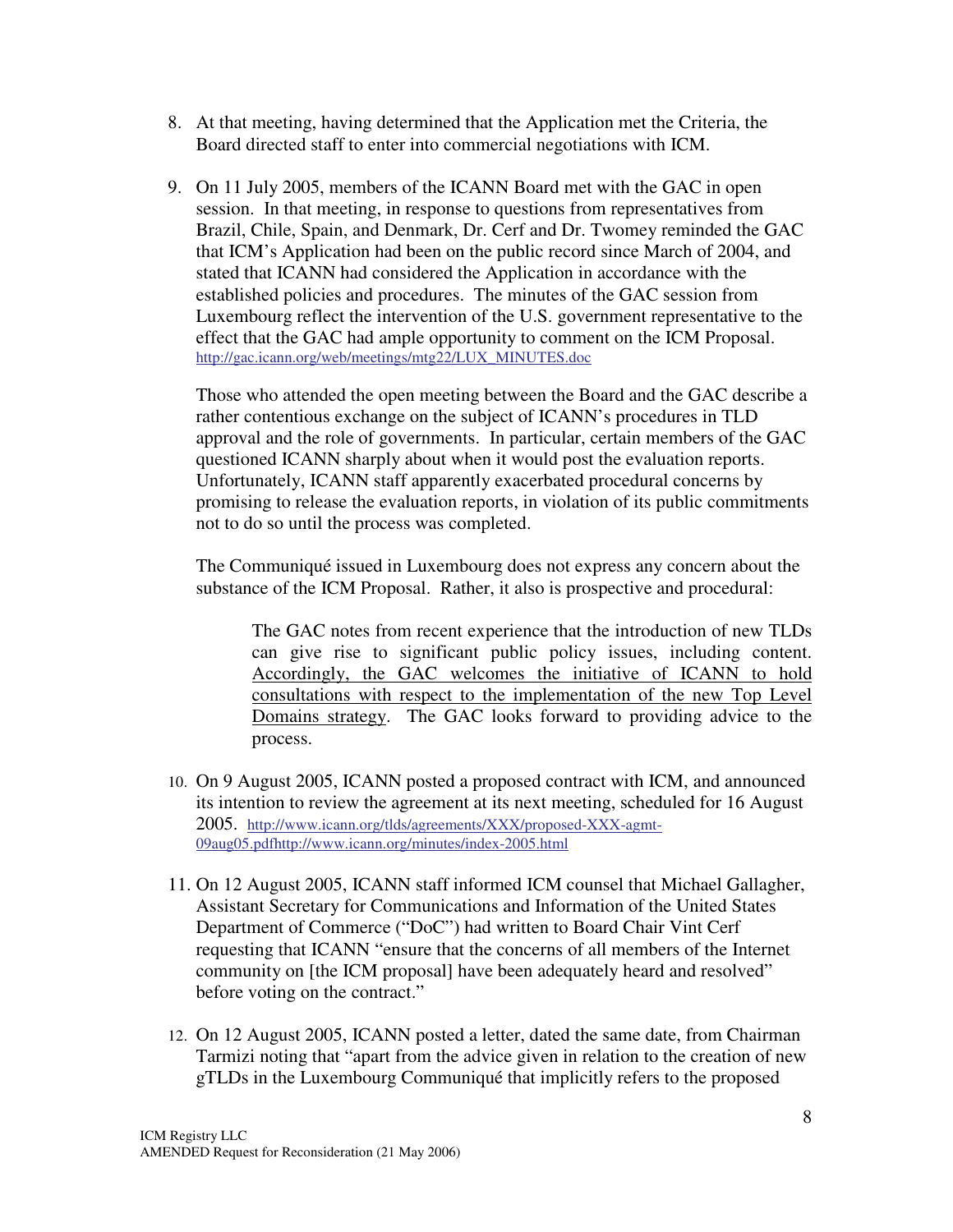$TLD<sub>1</sub><sup>12</sup>$  sovereign governments are also free to write directly to ICANN about their specific concerns," which he thought "several" governments might do. http://www.icann.org/correspondence/tarmizi-to-board-12aug05.htm

- 13. On 15 August 2005, ICANN posted the letter (dated 11 August 2005 but stamped "received" on 15 August) from Michael Gallagher. http://www.icann.org/correspondence/gallagher-to-cerf-15aug05.pdf
- 14. Following discussions with Dr. Twomey and ICM staff, ICM sent a letter, dated and posted 15 August 2005, asking the Board to postpone contract consideration for thirty days. http://www.icann.org/correspondence/lawley-to-twomey-15aug05.pdf
- 15. The ICANN Board considered the ICM contract on 15 September 2005, and asked staff to consider additional contractual assurances regarding policy development and change of control. The Board resolution does not mention the evaluation Criteria or suggest that this issue even arose in the discussion. http://www.icann.org/minutes/resolutions-15sep05.htm
- 16. ICM provided responsive contract language to ICANN staff on 27 September 2005.
- 17. ICANN counsel was not able to discuss the responsive language provided by ICM until 17 March 2006, at which point outside counsel for ICM and ICANN promptly reached agreement on the language, to be sent to Mr. Jeffrey.
- 18. In Wellington, ICM proposed additional language to respond to concerns expressed in the communiqué issued by the GAC at that meeting (the "Wellington" Communiqué"). http://gac.icann.org/web/communiques/gac24com.pdf
- 19. The Board considered the substance of the ICM Agreement on 18 April 2006, http://www.icann.org/minutes/minutes-18apr06.htm, after which ICANN posted the ICM Agreement as a "proposal" from ICM rather than a negotiated text.
- 20. The Board rejected the ICM Agreement on 10 May 2006. http://www.icann.org/minutes/voting-transcript-10may06.htm
- 21. Between July of 2004 and the present time, the ICANN Board approved contracts with registry operators for 5 of the other 7 applications determined by the Board to meet the Criteria. The Board is expected to approve similar agreements for .asia and .post. While several applications raise " public policy issues" about which governments have expressed concern, none of the corresponding agreements are materially different from the agreement posted by ICANN in

 $12$ <sup>12</sup> This is certainly a stretch. The text of the Communiqué is set forth in Point #9 above, and the only thing it says is that some of the new sTLDs have public policy implications.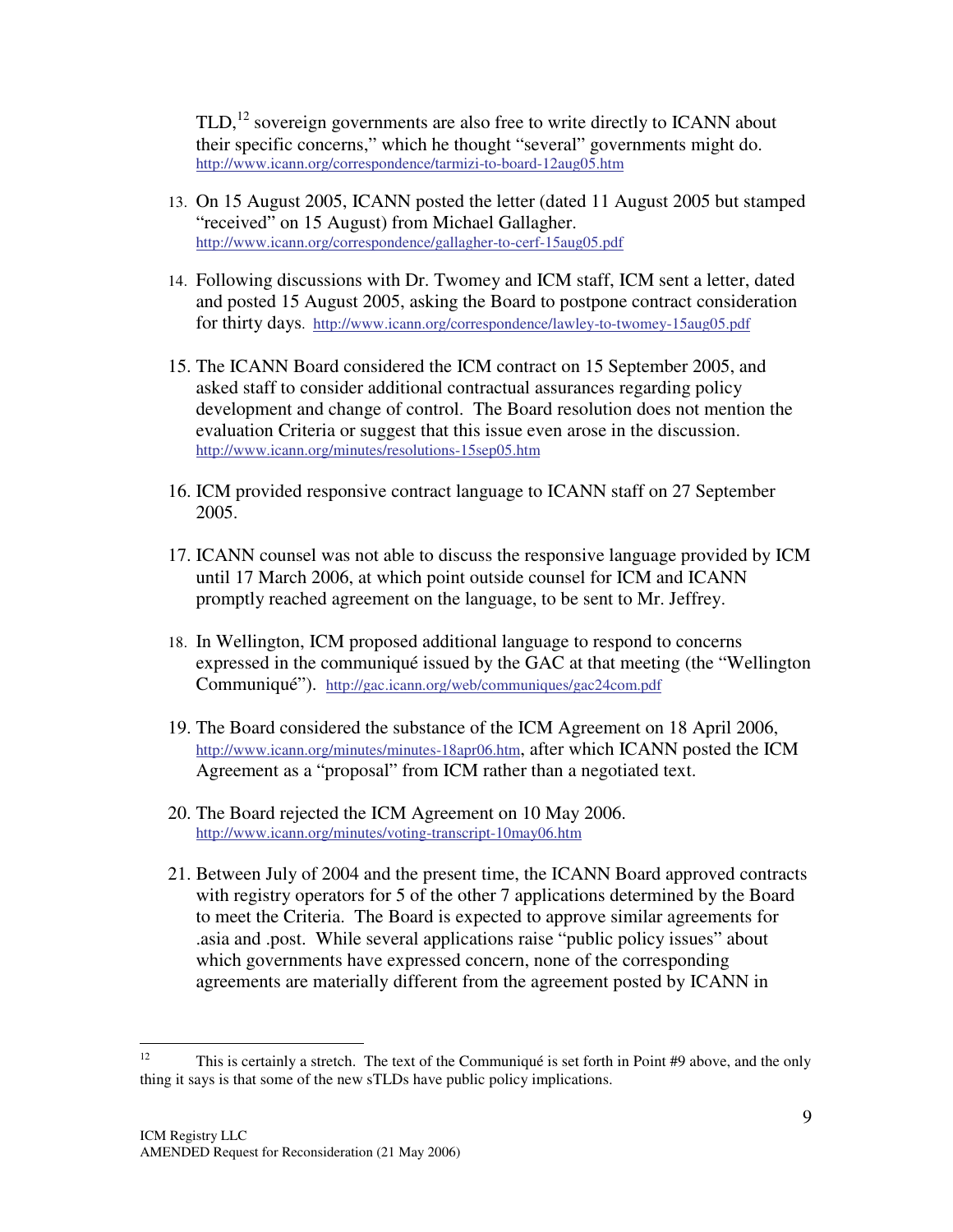August of 2005. None of those agreements provide compliance assurances of the sort demanded of ICM in September and again in March.<sup>13</sup>

## **Material information not considered by the Board**

### A. Governmental Input

Prior to and following the Board's vote, staff stated that ICANN had received communications from the European Commission, and the governments of Australia, Brazil, Denmark, Sweden, and the United Kingdom opposing the ICM Application. The communications made available by ICANN to date, however, simply do not demonstrate opposition to the substance of the ICM Application.<sup>14 ICANN</sup> received the following communications from governments:

August 11, 2005, posted August 15: The U.S. government requested a delay in Board consideration of the ICM agreement.

August 12, 2005, posted August 12: Chairman Tarmizi informed Dr. Twomey that "several" governments might write to express their concerns about .XXX.

September 6, 2005: Citing the earlier introduction of .travel and .XXX without adequate consultation (*e.g.*, treating .XXX as a done deal), the Brazilian government asked Chairman Tarmizi to ensure that new TLDs would be considered only after full consultation. http://www.icann.org/correspondence/lopez-to-tarmizi-06sep05.pdf.<sup>15</sup>

<sup>15</sup> The Brazilian head of delegation to World Summit on the Information Society (WSIS) has intimated that he has substantive objections to .XXX, but this is inconsistent with the Brazilian letter to ICANN and statements made to ICM. Moreover, it is difficult to reconcile with the fact that in March a state government in Brazil granted an FM radio license to the Association of Prostitutes of Bahia state, which will provide programming on "the business" of prostitution, along with health and safety information

 $\frac{1}{13}$ .jobs and .travel: http://www.icann.org/minutes/minutes-08apr05.htm .mobi: http://www.icann.org/minutes/minutes-28jun05.htm .cat: http://www.icann.org/tlds/agreements/cat/proposed-cat-agmt-09aug05.pdf .tel: http://www.icann.org/tlds/agreements/tel/

<sup>14</sup> " Mr. Twomey said that in addition to the US, the UK, Denmark, Sweden, Brazil and Australia had lodged their own complaint their own complaints against the pornography plan." FT.com May 12 2006.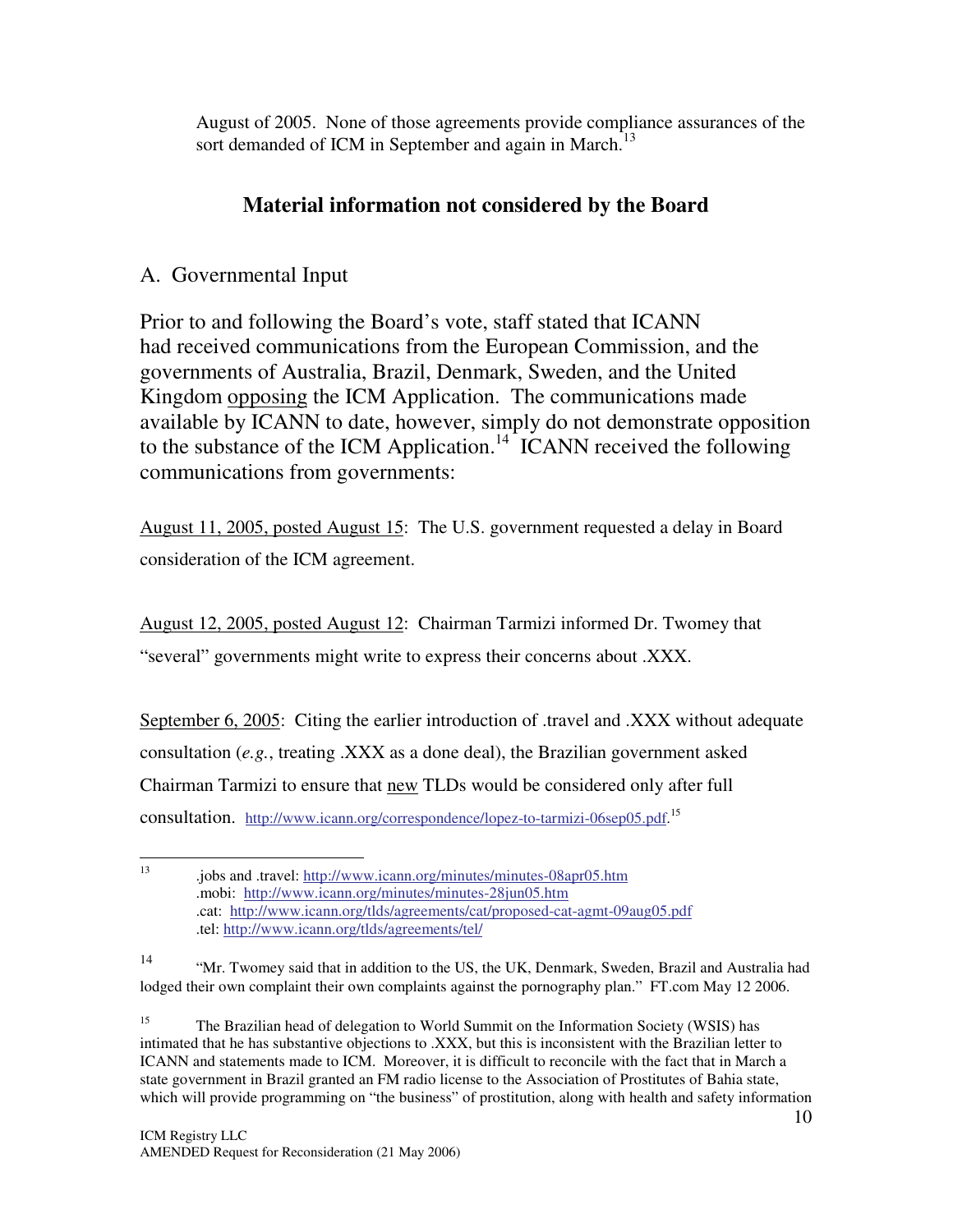September 13, 2005: The Swedish government expressed its view that pornography is not compatible with gender equality goals, and asked the Board to delay consideration of the ICM contract until after the Vancouver meeting. (Exhibit A).

September 16, 2005: Peter Zangl, Deputy Director General of the European Commission's DG Information Society, asked Dr. Cerf to delay consideration of the contract to give the GAC an opportunity to review the evaluation reports. http://www.icann.org/correspondence/zangl-to-cerf-16sep05.pdf

September 30, 2005: Taiwan's GAC representative informed the Board that his government thought the .XXX sTLD would be helpful, but suggested that in the future ICANN should provide more time for GAC comment. (Exhibit B).

December 3, 2005: Chairman Tarmizi reminded the Board that the GAC had asked ICANN to provide "an account of the Board's reasoning for its findings in relation to the decisions that it has taken." http://www.icann.org/meetings/vancouver/captioning-public-forum-ii-03dec05.htm. Dr. Cerf indicated that ICANN would provide a summary of the "sequence and rationale for the decision-making" by the end of January 2006, if not sooner.

March 17, 2006: Deputy Director General Peter Zangl wrote to Dr. Cerf, indicating that he did not feel that ICANN had addressed his question as to why the Board decided to proceed on the ICM Application despite the conclusion of the sponsorship evaluators with respect to .XXX and a number of other applications. The Deputy Director General emphasized that the final decision should be made by ICANN, and acknowledged that the Board was entitled to review and reject the advice of the evaluators based on additional information. http://www.icann.org/correspondence/zangl-to-cerf-17mar06.pdf.

-

ICM is at a loss to see why it is appropriate to promote responsible practices among prostitutes over the public air waves, but inappropriate to promote responsible practices among adult webmasters via the Internet. http://go.reuters.com/newsArticle.jhtml?type=oddlyEnoughNews&storyID=11493280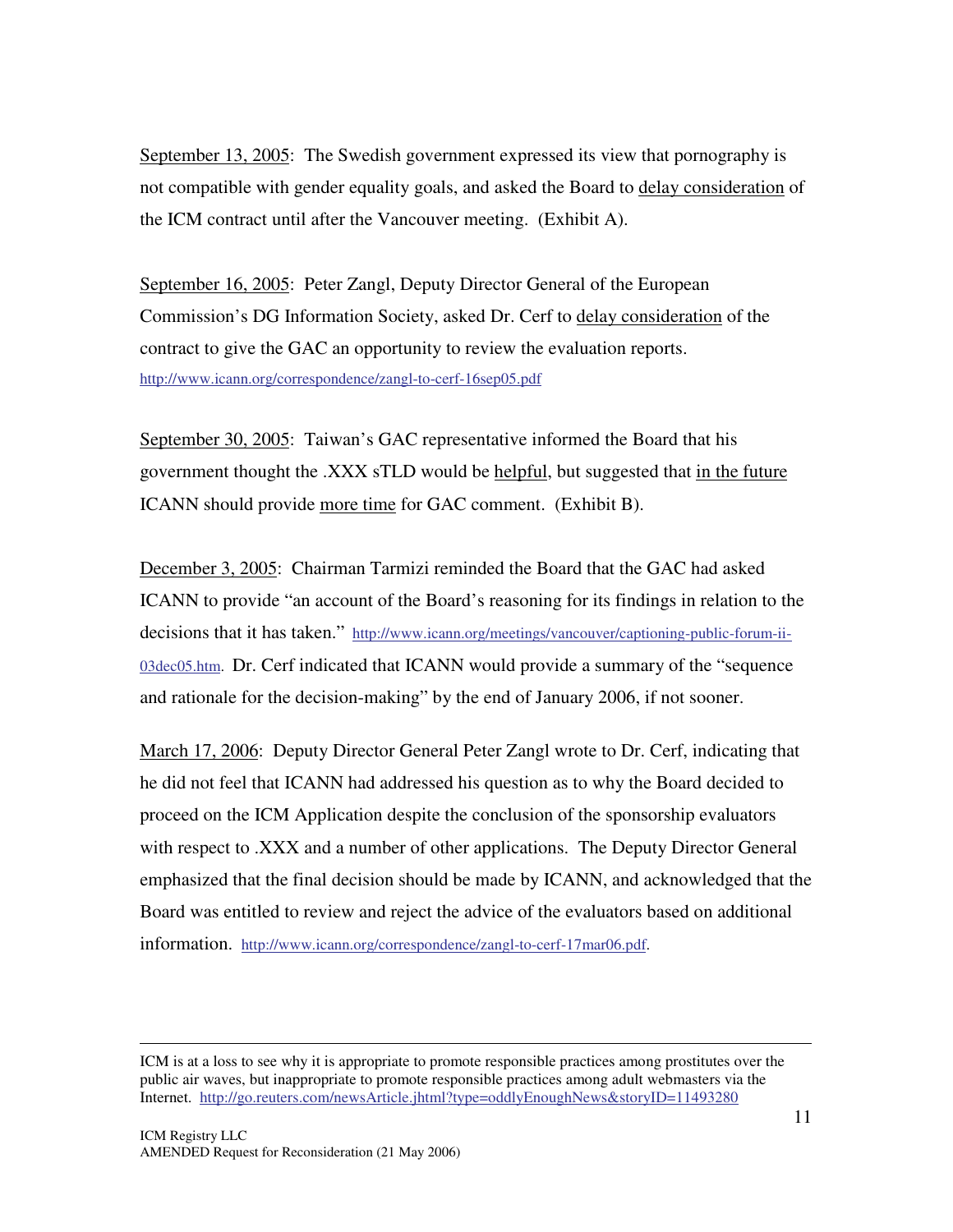May 9, 2006: The UK's GAC representative wrote to Dr. Cerf noting ICANN's authority in this matter, and recommending that ICANN have a workable means of making ICM live up to its commitments. http://www.icann.org/correspondence/boyle-to-cerf-09may06.htm

**The actual letters simply do not evidence the opposition cited by Dr. Twomey. Only the Wellington Communiqué even references governmental opposition - saying "some" members are strongly opposed. <sup>16</sup> Otherwise, not a single one of the letters that that ICANN made available expresses a substantive objection to the ICM proposal.** 17

To ICM's knowledge, ICANN has not made any communications from the Australian government or the Danish government public. As to the Danish position, however, ICM received an email, promptly copied to ICANN staff (Exhibit C) from Denmark's representative, Sidse Ægidius, which flatly contradicts Dr. Twomey's description:

I would however like to clarify the Danish position. The remarks I have made have solely addressed the fact that ICANN board has not followed the procedures that it - according to the bylaws - must follow when taking decisions. In other words my remarks could have concerned any other TLD with possible public policy implications, and DK has not taken any position on triple x as such. (emphasis added).

### B. Responsibility for Enforcing sTLD Rules

Some Board members erroneously believed that the ICM Agreement could put ICANN "in a difficult position of having to enforce all of the world's laws governing pornography, including ones that might require porn sites to use the domain."

 $\frac{1}{16}$ Some members of the GAC also strongly oppose the .com agreement and insist that it raises public policy issues as well.

<sup>&</sup>lt;sup>17</sup> The Swedish letter does express a position on pornography - that it is not compatible with gender equality goals. It is likely that some of ICM's strongest supporters share that view. It does not, however, express a view on the ICM Application. In any case, pornography remains legal in Sweden.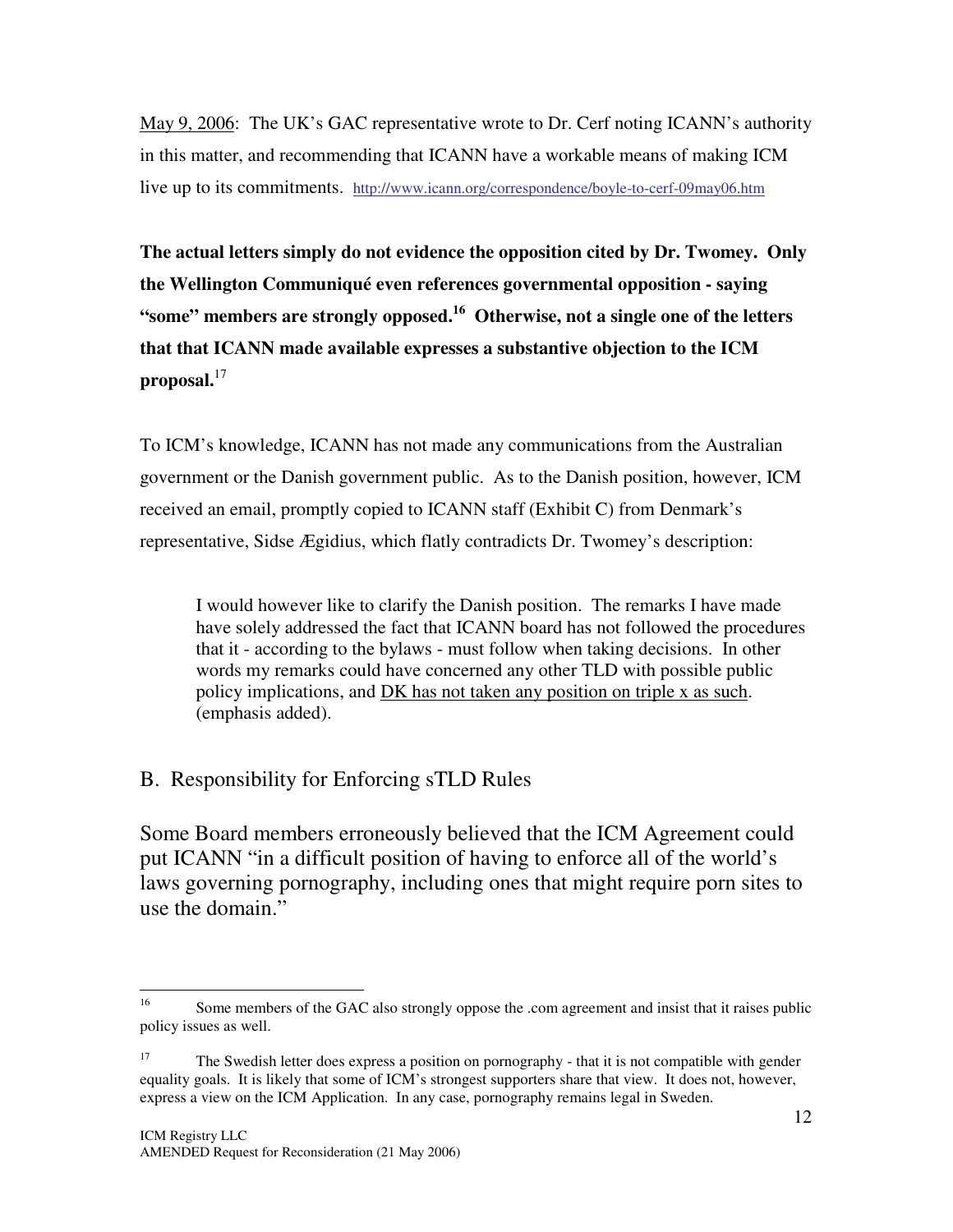In response to specific requests for contractual language from the ICANN Board and the GAC, ICM Registry sought to draft provisions (not required of other applicants) that contained the following obligations:

- 1. Registry Operator will directly or, as appropriate and as set forth in the Application, in conjunction with IFFOR:
	- a. Establish policies and procedures for the sTLD, including specifically but without limitation: policies for the use of automated tools to monitor proactively registrant compliance with registry policies related to labeling and the prohibition of child pornography; mechanisms for user reporting of registrant non-compliance with registry policy; procedures for providing notice to non-compliant registrants and an opportunity to cure that is reasonable in light of the nature of such non-compliance; and the circumstances under which Registry Operator will terminate the registration of a non-compliant registrant;
	- b. Establish registration requirements for the sTLD, which shall, in addition to the obligation to comply with all applicable law and regulation, and without limitation, include obligations related to verification of registrant eligibility, willingness to adhere to best practice guidelines containing prohibitions on: illegal content; unfair, deceptive, or fraudulent marketing practices; the use of malware, malicious code, spoofing, pfishing; practices designed to attract children or suggest the presence of child pornography; unauthenticated use of credit cards; violations of law regarding the sending of unsolicited promotional email; or misuse of personal data, and other policies and procedures (the "Policy Commitments") for the sTLD including, without limitation, Registry Operator's policy commitments contained in [listed] documents submitted to ICANN by the Registry Operator.

It appears from the Voting Transcript and Dr. Twomey's public statements that some members of the Board felt that the proposal to obligate registrants to comply "with all applicable law and regulation" and the prohibition of "illegal content" made the contract unenforceable. This concern was, according to Dr. Twomey, reinforced by the letter from Martin Boyle, UK representative to the GAC, dated 9 May 2006. Mr. Boyle's letter says:

Furthermore, it will be important for the integrity of ICANN's position as final approving authority for the dot.XXX domain name, to be seen as able to intervene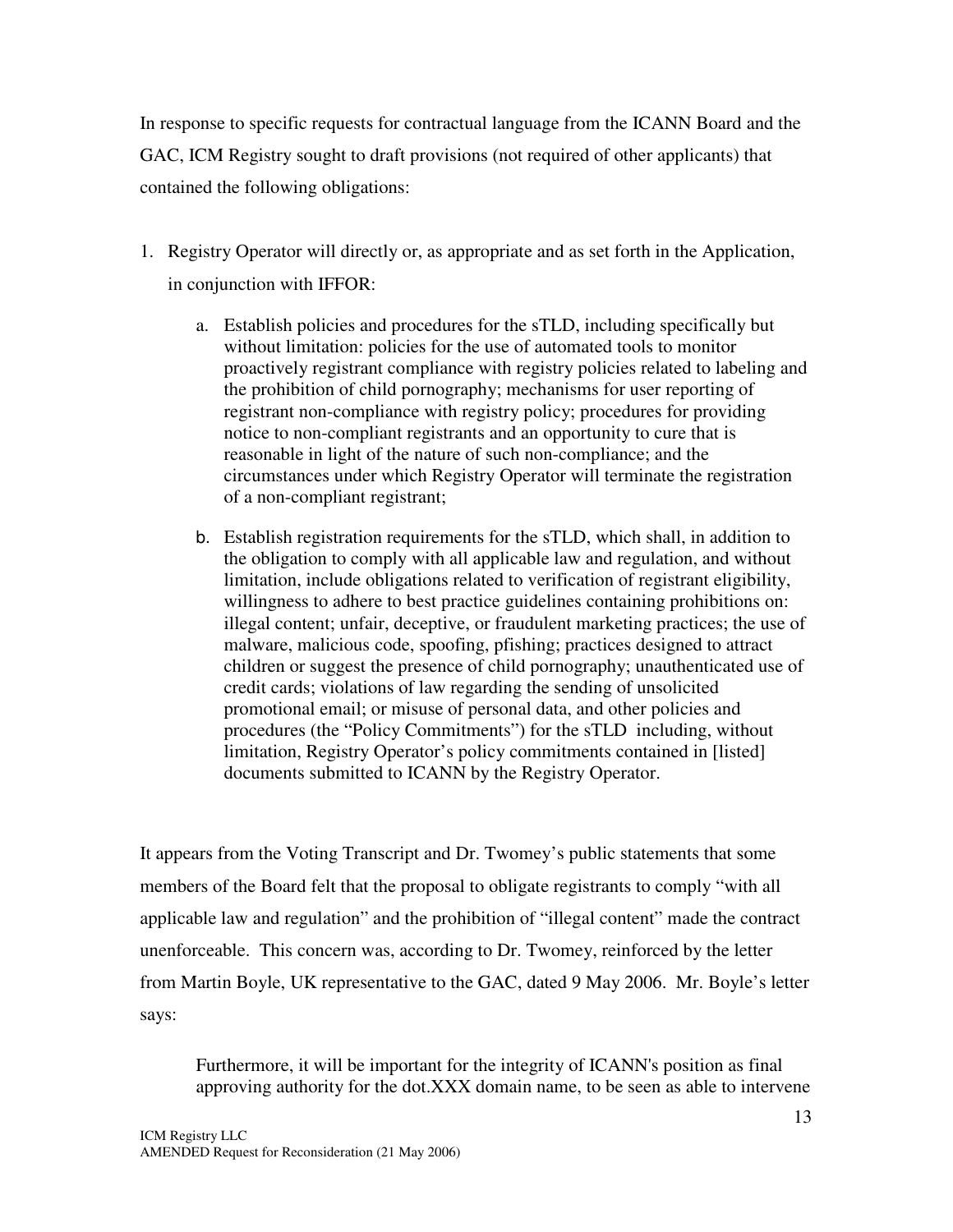promptly and effectively if for any reason failure on the part of ICM in any of these fundamental safeguards becomes apparent.

Dr. Twomey has repeatedly invoked that letter to explain why the Board vote largely came down to 'whether the creation of "XXX" might put ICANN in a difficult position of having to enforce all of the world's laws governing pornography, including ones that might require porn sites to use the domain.<sup>'18</sup> Moreover, according to Twomey:

some of ICANN's directors read from this that if ICM could not be relied upon to police the content under .XXX, as its contract would have required, then ICANN would be called upon to police it instead, something the organization is illequipped for. Computer Business Review, 12th May 2006. http://www.cbronline.com/article\_news.asp?guid=20324D32-0376-4062-BCEF-E89D077570AF

First, Dr. Twomey's characterization of Mr. Boyle's letter is baseless. Certainly, Mr. Boyle clearly says that the UK government would expect ICANN to enforce its agreement with ICM. But there is no suggestion of any kind that the British government would expect ICANN to enforce ICM's contract with registrants in the sTLD. It should be a matter of grave concern to the Board that ICANN staff failed to clarify this point for Board members, most of whom are neither lawyers nor native English speakers. As a result, Board members voting against the ICM Agreement appear to have done so based on an inaccurate reading of Mr. Boyle's letter. At the very least, staff might have clarified the matter directly with Mr. Boyle, who we are confident would have cleared up this misunderstanding.

Second, Dr. Twomey's assertion that the contract as drafted constitutes a promise to enforce pornography laws across jurisdictional boundaries is similarly without foundation. ICM made clear to the Board in its Application and in its presentation to the Board in Argentina that the registry was expressly non-regulatory and neither could nor

 $\frac{1}{18}$ *See, e.g.,*http://www.cnn.com/2006/TECH/internet/05/11/xxx.domain.ap/*.* The reference to governments that might make registration in .XXX mandatory is intended to remind listeners that two U.S. Senators have introduced legislation to require the DoC to require ICANN to create a mandatory TLD for adult content. ICANN should be more worried about the underlying conception that the DoC can require ICANN to create any domain. There is very little doubt among scholars in the United States that a mandatory .XXX would be unconstitutional and, as ICANN knows, ICM has committed to provide substantial financial support to preserve the voluntary nature of the .XXX domain.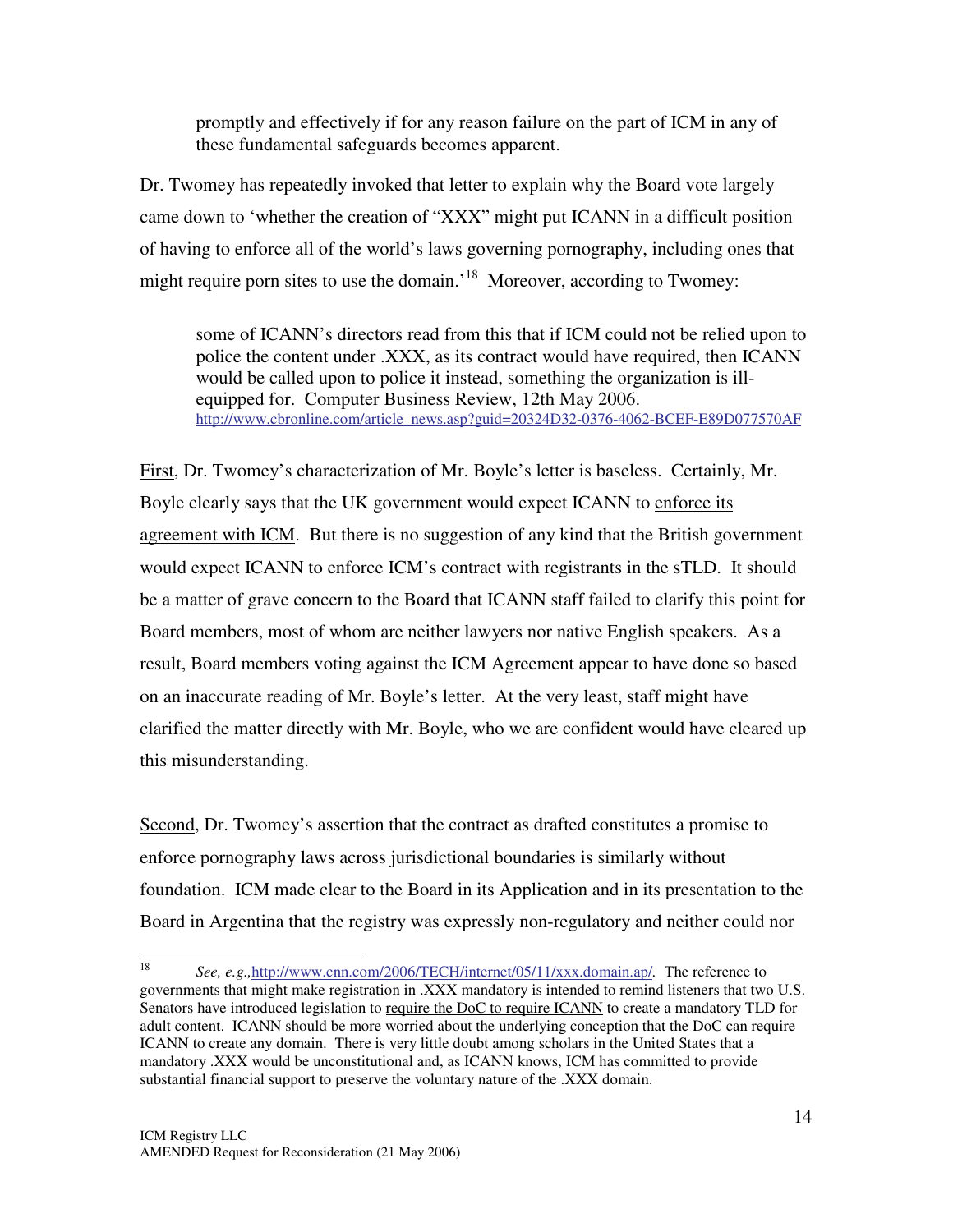would undertake to "enforce" the many different national laws that exists. All businesses, however, are required to obey the law in the jurisdictions in which they operate. In this regard, the phrase " applicable law" in the ICM Agreement is a wellunderstood concept under governing U.S. and state law, and simply means the law in a country that has jurisdiction - *i.e.,* the ability to enforce a court order - over an individual or entity that is a party to the agreement.<sup>19</sup>

ICM is a Delaware corporation, and operates in the United States. U.S. law will govern ICM's contract with registrars and end users. Likewise, U.S. law will govern any agreement between ICM and ICANN. If ICM were to receive service of a legally valid court order from a federal or state court with jurisdiction, it would be obligated - with or without the contract language in question - to comply with that order. If a court in another jurisdiction ordered ICM to take some particular action, ICM would be obligated to comply to the extent that the issuing court had jurisdiction over ICM - with or without the contract language. Where a court seeking to enforce that order requires the application of law by a United States court, however, the " applicable law" must be consistent with public policy, including the United States Constitution. 20

Of course, any operator of a website, or the operator of a server on which that site is hosted, must comply with the laws of the jurisdiction in which it resides, regardless of the domain in which it is registered or the provisions of any registry agreement. Nothing in

<sup>19</sup> <sup>19</sup> Dr. Twomey has, a number of times, referred to ICM's commitment to require registrants to comply with "relevant" law, *e.g*., "[Twomey] maintains that the principal objection was the contract language, that ICM Registry was agreeing to comply with all relevant international laws on X-rated content." http://www.iht.com/articles/2006/05/21/business/net22.php. It makes no sense for ICM to have made any such undertaking, inasmuch as some countries criminalize X-rated content altogether.

<sup>20</sup> *See*, *e.g*., *Ackermann v. Levine*, 788 F.2d 830, 837 (2d Cir. 1986); *Laker Airways Ltd v. Sabena, Belgian World Airlines*, 73 F.2d 909, 929, 931, 937, 943 (D.C. Cir. 1984); *Yuen v. U.S. Stock Transfer Co.*, 966 F. Supp. 944, 948 (C.D. Cal. 1997); *see Hilton v. Guyot*, 159 U.S. 113 (1895) (outlining fundamental principles of comity); Cal. Civ. Proc. Code § 1713.4(b)(3) (court need not recognize foreign money judgment based on cause of action repugnant to public policy of state). *See also Matusevitch v. Telnikoff*, 877 F. Supp. 1 (D.D.C. 1995), *aff'd on other grounds*, 159 F.3d 636 (D.C. Cir. (1998) (Table); *Bachchan v. India Abroad Publ'ns. Inc.*, 585 N.Y.S.2d 661 (N.Y. Sup. Ct. 1992).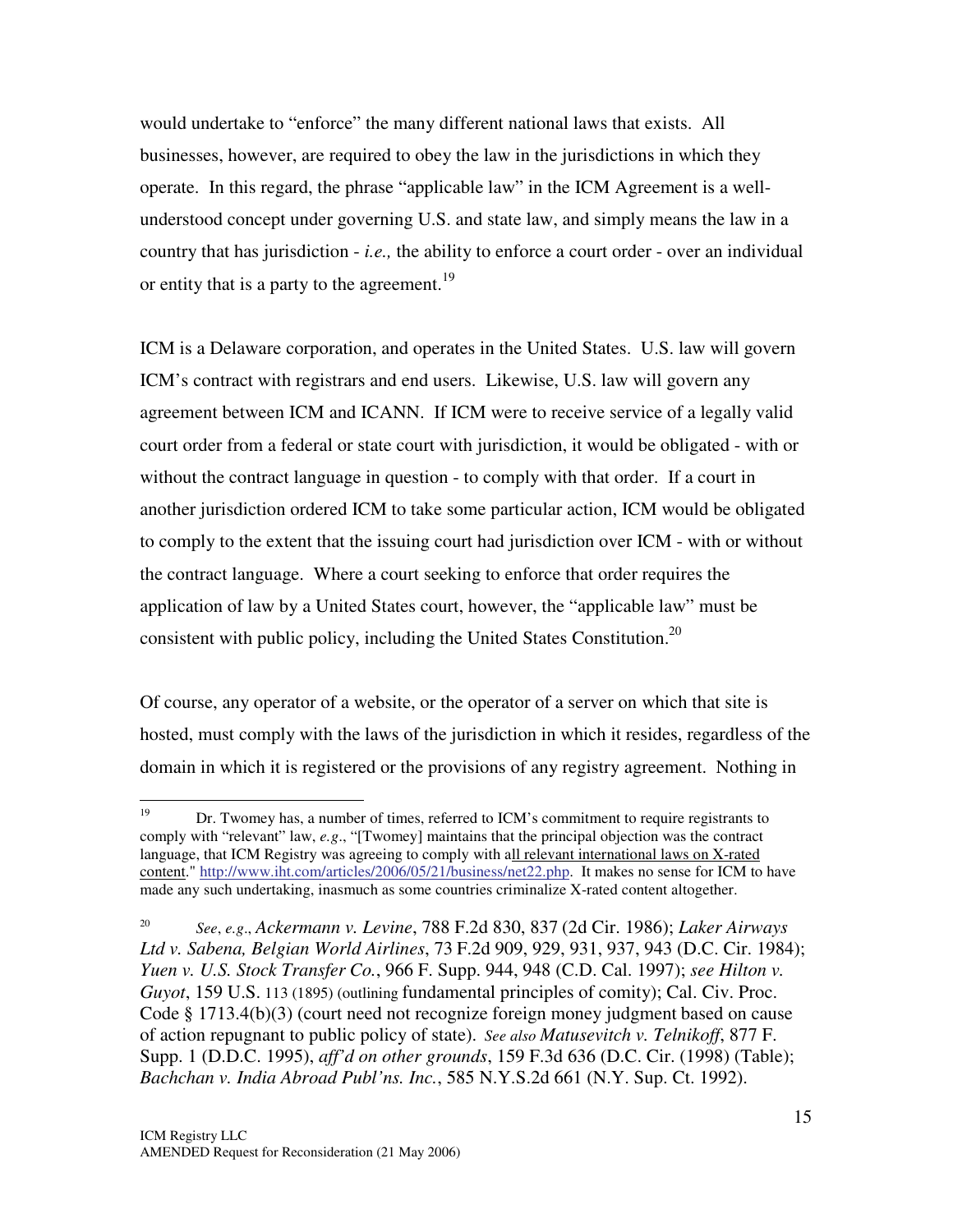the proposed ICM Registry agreement affects this principle in any way. Nor does a decision by a national government to enforce domestic laws against those within its jurisdiction involve ICM or ICANN in any way.

.

Quite apart from the proposed contractual language, the same analysis would apply to a judicial attempt to order ICANN to remove content from a website. Unless the court in question has jurisdiction over ICANN, it would require an order from a U.S. court, which would determine whether or not the order is compatible with U.S. law. Even if the court actually had jurisdiction over ICANN, the court could not order ICANN to remove the content or terminate the registration. In this situation, ICANN would be no more liable for content in .XXX than it is now for the same content in .com. And, to the extent that ICANN incurs any costs defending this proposition, the ICM Agreement, like all other registry agreements, contains an indemnification clause for just this situation.

The reference to "illegal content" was added in response to Board and GAC demands (and ICM would certainly agree to delete it). ICANN and members of the GAC know quite well that neither ICM nor IFFOR is in a position to determine whether or not content is legal - in the United States, or anywhere  $else.<sup>21</sup>$  That determination must be left to government. Enforcement in this case would proceed in the same manner described above. Here, the prohibition on illegal content is the same as an obligation to comply with applicable law, which is the only reasonable interpretation of the Wellington Communiqué.

Third, the ICM Agreement gives ICANN the right to terminate the agreement, to impose sanctions, to arbitrate, and to take a number of other steps to enforce compliance. ICANN also has considerable "soft" leverage, for example, in the new registry services approval process - and ICANN has not shied from using this soft leverage in the past.

<sup>21</sup> Note, however, that the prohibition on child pornography - which is illegal in many, but not all countries, will not depend on governmental action in the first instance. Rather, ICM and IFFOR will contract with an existing organization - such as ASACP - that has the ability to monitor for possible child pornography and uses established relationships to report child pornography to the proper authorities. As ICM is not a hosting service, take-down issues must be addressed elsewhere.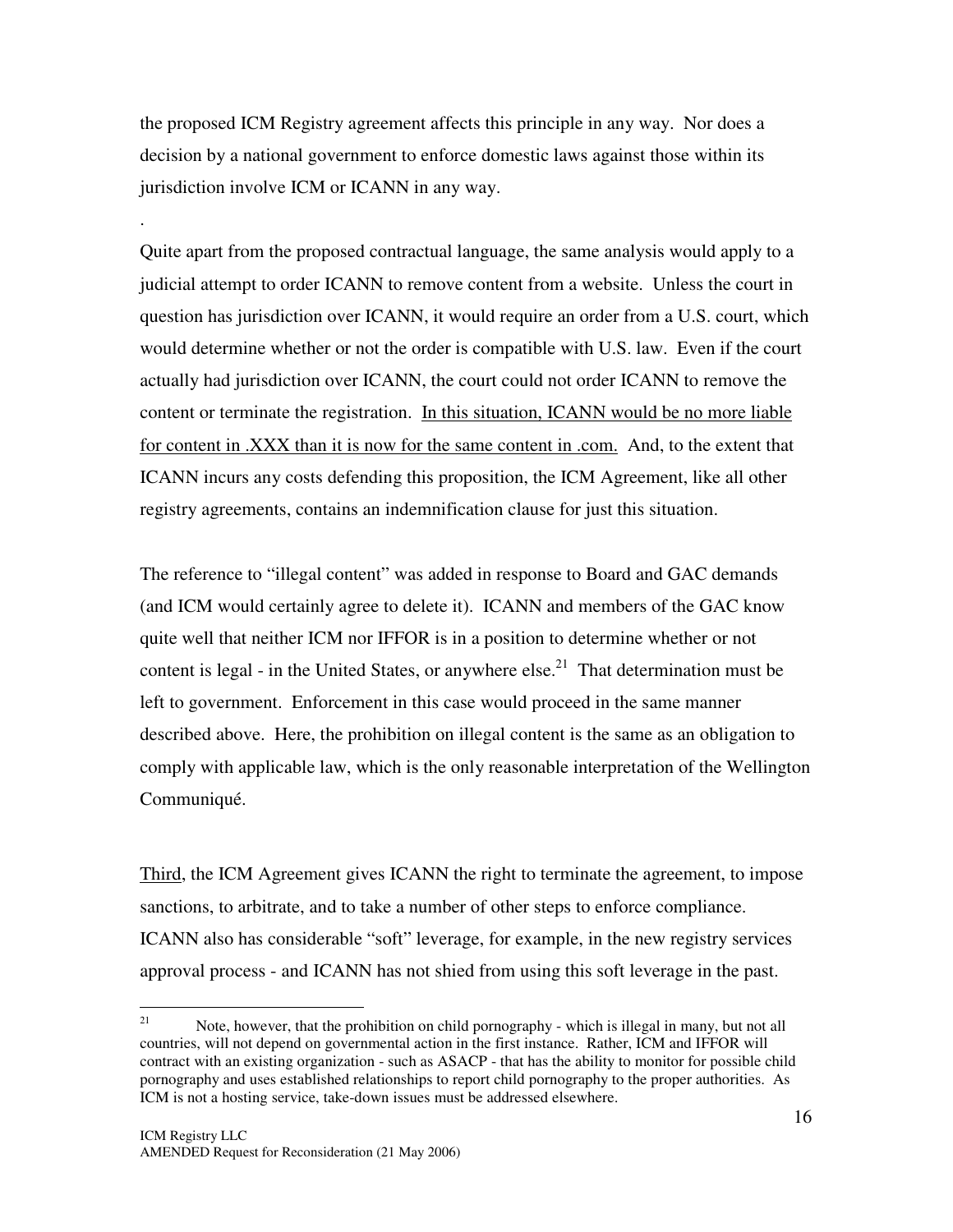To the extent the ICM Agreement is " not enforceable" as a practical matter, the same can and must be said of every other agreement ICANN has signed with registries. The only possible difference is that in this case ICM has given ICANN no reason whatsoever to believe that it will behave irresponsibly. Quite to the contrary, as members of the Board and staff have publicly noted, ICM has consistently been a constructive and responsible participant in the ICANN process.

Moreover, even if disparate treatment is justified in this case, it is only justified to the extent necessary to address legitimate concerns. ICANN could have sought additional enforcement mechanisms, but elected not to do so. Many such mechanisms exist and are commonly used in commercial agreements. For example, ICANN could have required ICM to post a bond to ensure performance. Inasmuch as the principals of ICM told Dr. Cerf and Dr. Twomey in Wellington that they intended to agree to any reasonable contract terms ICANN put to them, it was incumbent upon ICANN to at least consider the possibility that other approaches might suffice.

Fourth, in the United States, a contract is generally assumed to require parties to the agreement to comply with applicable  $law<sup>22</sup>$ . The phrase merely articulates that standard obligation. To the extent that this obligation raises concerns with some Board members, they should be aware that it attaches to every single registry agreement that ICANN signs, whether or not the agreements include the phrase.

#### C. Inappropriate Involvement of the U.S. Government

**The Board did not consider material information provided by ICM Registry to ICANN staff that demonstrated that the U.S. government was attempting to manipulate the ICANN process in furtherance of its domestic political agenda.**

 $\frac{1}{22}$ *See, e.g., Relational Investors LLC v. Sovereign Bancorp, Inc.,* 417 F. Supp. 2d 438 (S.D.N.Y. 2006) (Contractual language must be interpreted in light of existing law, the provisions of which are regarded as implied terms of the contract.); *Ellington v. State, Dept. of Natural Resources*, 979 P.2d 1000 (Alaska 1999); *Double H Housing Corp. v. Big Wash, Inc.,* 799 A.2d 1195 (D.C. 2002); *Zattiero v. Homedale School Dist No. 370,* 137 Idaho 568, 51 P.3d 382, 167 Ed. Law Reporter 946(2002)*.*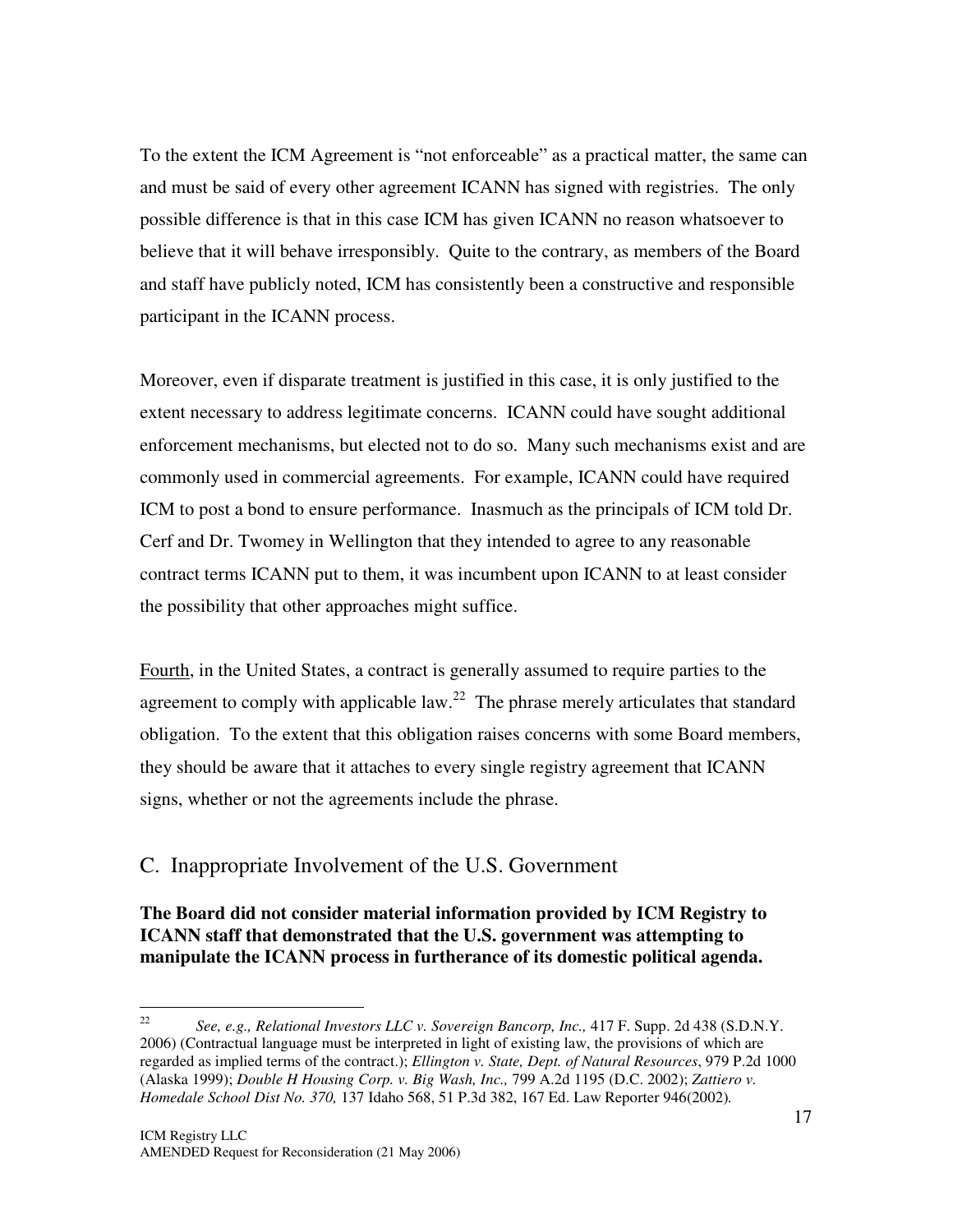Following the unexpected intervention of the DoC in ICANN's deliberations last summer, ICM submitted a request for information under the United States' Freedom of Information Act ("FOIA") to the DoC and the Department of State. The submissions, dated 18 October 2005 requested all records related to ICANN's consideration of the ICM Application, and all records reflecting the government's communications with the ICANN Board, staff, or the GAC regarding the ICM Application.

The DoC responded on 18 November 2005, turning over more than 1600 pages of documents.<sup>23</sup> The DoC withheld certain information, claiming a statutory exemption for documents that were "pre-decisional or privileged." On 2 December 2005, ICM filed an administrative challenge to the DoC's decision to withhold documents. ICM forwarded a copy of that document to John Jeffrey and Paul Twomey on 5 December 2005. (Exhibit D). As described in the administrative challenge, the documents provide undisputable evidence of the material intervention by the government of the United States in the internal deliberations of ICANN. The following disturbing facts emerge from those documents:

Shortly following the Board vote on 1 June 2005, the Commerce Department began to monitor responses. The DoC became aware of objections from a socially conservative special interest group. According to one Commerce Department official:

> Who really matters in this mess is Jim Dobson. . . . . someone from the White House ought to call him ASAP and explain … that the White House doesn't support the porn industry in any way, shape or for, including giving them their own domain."

Before the end of June the DoC received more than 4000 letters and emails - at least two-thirds of the comments later cited by the DoC as a reason for putting off the 16 August discussion. Nonetheless, at that time and until at least mid-July following the Luxembourg meeting, the DoC supported the ICM Application.

<sup>&</sup>lt;u>.</u>

<sup>23</sup> Available on the ICM website. http://www.icmregistry.com/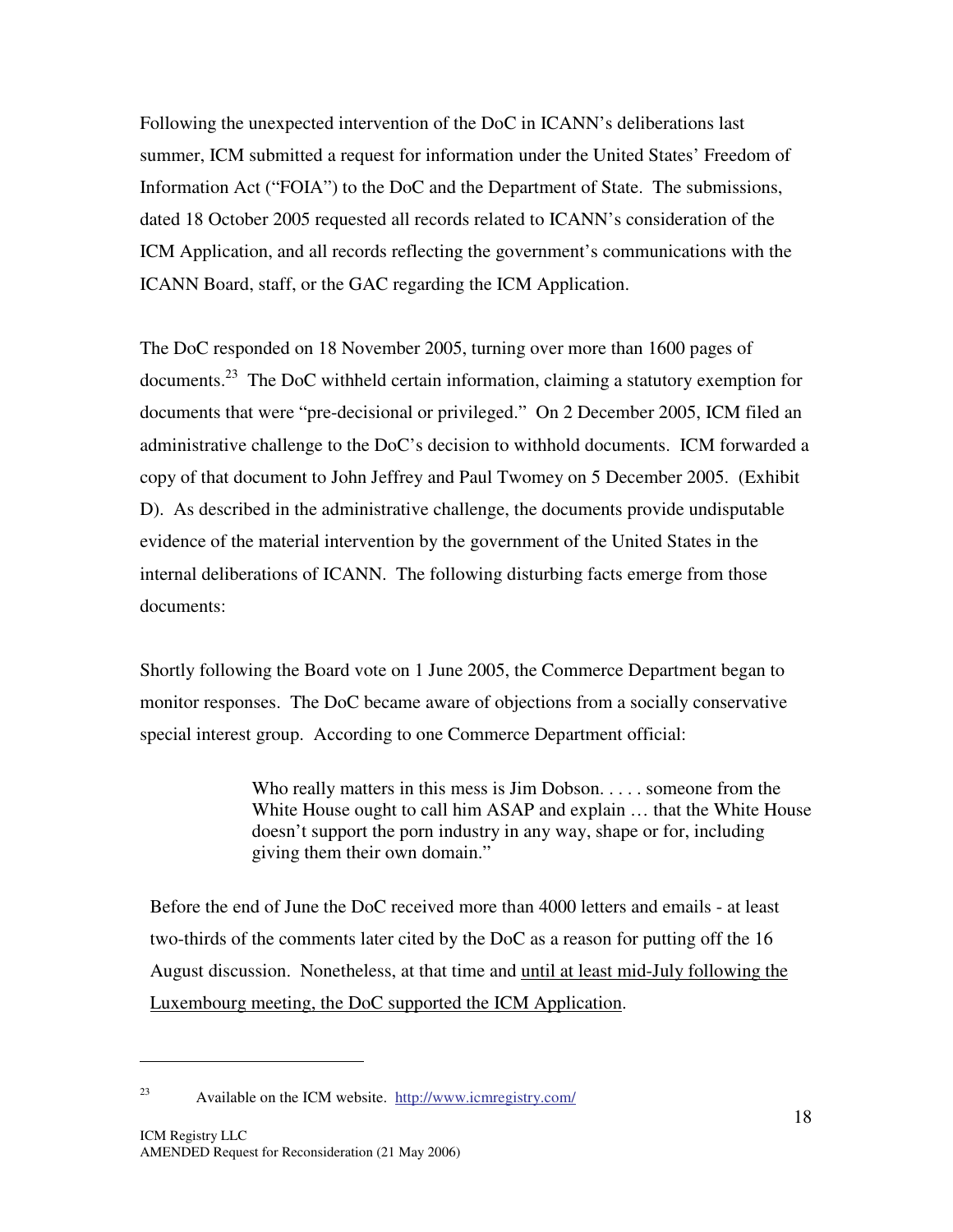- o For example, on 16 June 2005, one senior official at DoC asked staff to provide " talking points on why this is a good thing and why we support it." On that same date, internal email demonstrates that the DoC position was that it had no role in the "internal governance or day-to-day operations of the organization."
- o Following the Luxembourg meeting, in an email dated 13 July 2005, the US representative to the GAC reported "happily" that the GAC communiqué contained no mention of .XXX. She also reported on the view of some GAC members - which was " not shared by the U.S." - that ICANN did not adequately consult before approving the ICM Application for contract negotiations on 1 June 2005.

At some point after 13 July and before 11 August 2005, the United States government reversed its position on the ICM Application, and Michael Gallagher wrote to Dr. Cerf requesting a delay to "provide a proper process and adequate additional time" for concerns to be expressed. Mr. Gallagher reference to the " unprecedented" amount of comments received is pretense because, as noted above, the DoC received the vast majority of these comments before the end of June - while it was still supporting the ICM Application.

Despite Chairman Tarmizi's letter, and Secretary Gallagher's assertions, we know, as discussed above, that other governmental concerns were limited to procedural questions. The documents show that the United States government attempted to instigate and orchestrate governmental reactions in order to obscure the fact that it was unilaterally intervening in the ICANN process to derail ICM, which would have been embarrassing in the run-up to the final WSIS meeting, and created serious risks for ICANN.<sup>24</sup> Chairman Tarmizi's email of 16 August to Suzanne Sene clearly demonstrates this point.<sup>25</sup> In that email Chairman Tarmizi asks Ms. Sene to share with him:

 $\frac{1}{24}$ For example, proof that ICANN was working in tandem with DoC to implement U.S. policy would subject ICANN to potential liability under U.S. statutory and constitutional law, and make its position in WSIS even more precarious.

 $^{25}$  Given the posting sequence, one must wonder whether the letter from Chairman Tarmizi was solicited to preserve the appearance of an independent ICANN. As discussed above, ICANN has posted a total of three letters from governments on this issue: (1) a letter from the Government of Brazil (dated 6 September); (2) a letter from a senior official at the European Commission (dated 16 September); and (3) a letter from the UK government that has been consistently misrepresented in the week since the Board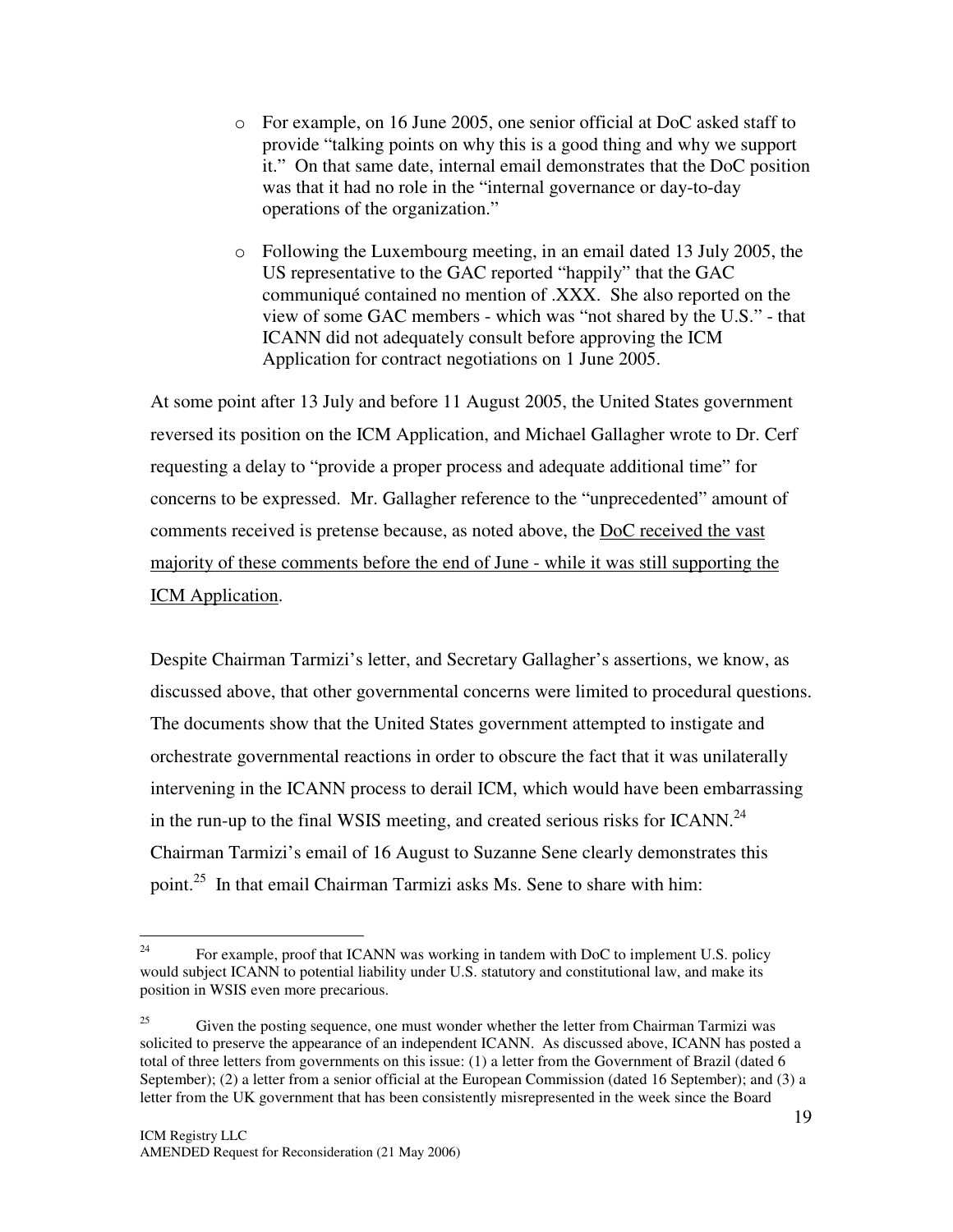how far the USG is going to take this issue? For example, if the board decides to go ahead in October or November … what would be the USG's reaction? . . . I need to know what the acceptable future course of action might be so that we can do some strategizing." (emphasis added).<sup>26</sup>

While the documents provided to date do not contain Ms. Sene's response to Chairman Tarmizi, they clearly indicate that by August of 2005 the U.S. government had adopted the view that the .XXX domain would not go in the root " if the U.S. does not wish for that to happen."

The role of the U.S. Department of Commerce in ICANN's deliberative process calls into question the fundament integrity of the ICANN process. Before reversing itself with respect to the creation of a top level domain for responsible adult webmasters, the ICANN Board - and indeed the ICANN community - should have been told, as the documents turned over by the U.S. government and in the possession of ICANN staff demonstrate:

- That the U.S. government was intent on preventing the addition of .XXX to the authoritative root; and
- That the procedural concerns cited by Secretary Gallagher were nothing more than a facade to legitimize the actions of the U.S. government in response to purely domestic, political concerns.

In short, the members of the ICANN Board of Directors who voted to enter into commercial negotiations with ICM on 1 June 2005, and who - but for the 11th hour intervention of the DoC, and its campaign to kill the ICM Application - might have voted

voted. ICANN has received, but not posted, letters from the Governments of Taiwan and Sweden. Finally, we understand that ICANN has received a letter from the Australian government, which has not been posted.

<sup>&</sup>lt;sup>26</sup> Under the circumstances, the 12 August letter from Chairman Tarmizi to the Board seems quite odd indeed. For example, Secretary Gallagher's letter is dated August 11, but not posted until August 15 (although ICANN staff undeniably had a copy of the letter no later than August 12. Chairman Tarmizi's letter, on the other hand, was dated and posted on August 12. Nonetheless, as Chairman Tarmizi's email of 16 August demonstrates, he clearly viewed this as a USG concern - not a GAC concern.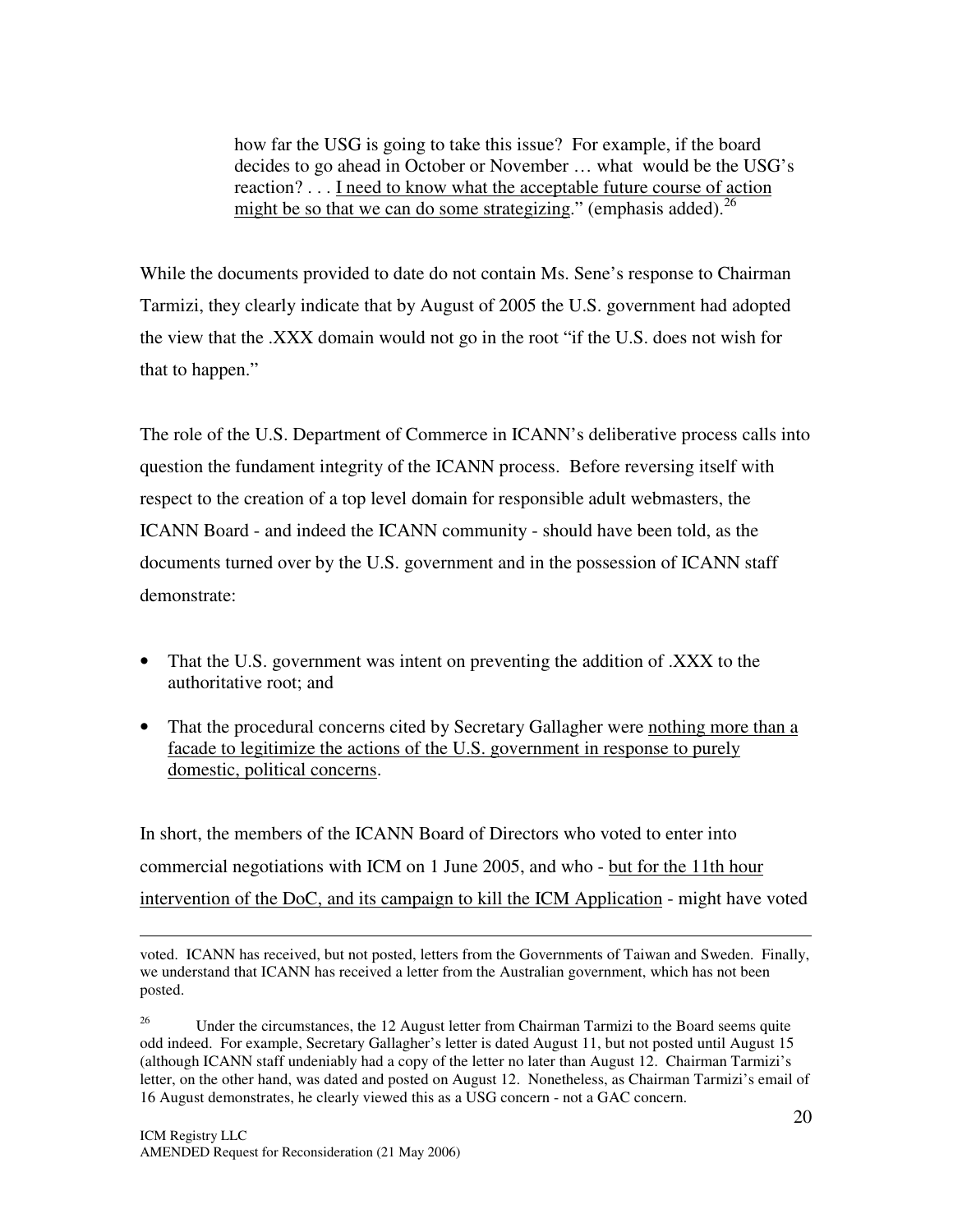in favor of the ICM Agreement on 16 August or 15 September, should have had this information before being asked to vote on 10 May 2006. ICM and members of the ICANN community are entitled to understand the scope of the DoC intervention, the extent of any concerns about the impending expiration of the MOU and the IANA functions contract, and the manner in which the DoC's change of heart in pursuit of a domestic, partisan political agenda affected its handling of the ICM Application.

#### D. Staff Violations of Board Direction and ICANN Policy

#### **ICANN Staff Did Not Negotiate with ICM As Directed, Attempted to Manipulate the Record Relating to the ICM Application, and Violated Established ICANN Policies and Procedures.**

Staff Failure to Negotiate in a Timely Manner. On 15 September 2005, as discussed above, the Board instructed the President and General Counsel to " discuss possible additional contractual provisions or modifications for inclusion in the .XXX Registry Agreement, to ensure that there are effective provisions requiring development and implementation of policies consistent with the principles in the ICM application." http://www.icann.org/minutes/resolutions-15sep05.htm. After speaking with ICANN staff to clarify the Board's concerns, ICM Registry forwarded responsive language to the General Counsel on 27 September 2005.

ICANN staff was not available to discuss the language with ICM for six months - that is, until 17 March 2006, when ICANN's General Counsel, John Jeffrey, referred the matter to outside counsel. Two days later, outside counsel for both sides reached agreement on the language, which ICANN's counsel indicated she would transmit to Mr. Jeffrey.

As demonstrated in the memorandum provided to ICANN on 8 April 2006 (Exhibit E), despite the long delay, before the Wellington meeting started, ICM and ICANN counsel had reached closure on contract changes that addressed many of the concerns cited by Acting Assistant Secretary John Kneuer in his letter to Mr. Tarmizi dated 20 March 2006. http://www.icann.org/correspondence/kneuerto-tarmizi-20mar06.pdf. Although ICM communicated this to Chairman Tarmizi promptly, and offered further revisions (Exhibit F), the GAC was unwilling to consider the revised text because it had not been posted by ICANN.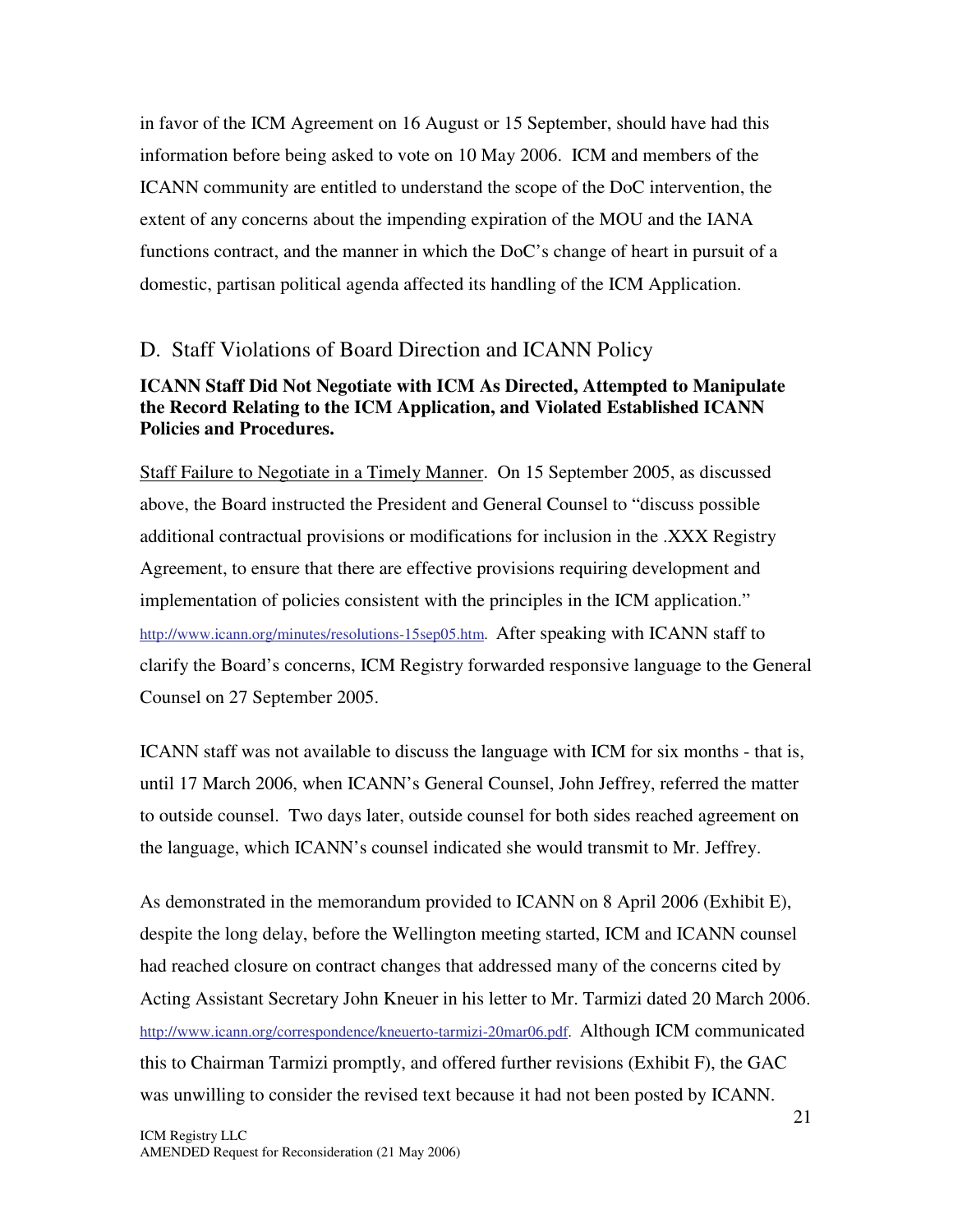At the conclusion of the ICANN Board meeting on 31 March 2006, ICM's counsel forwarded a further draft of the ICM Agreement. As demonstrated in the memorandum referenced above, ICM's draft responded to every reasonable concern and suggestion expressed by the GAC in its Wellington Communiqué. ICM counsel pointed out the very small number of issues that were not handled in accordance with the Communiqué (*e.g.*, the ICM Agreement did not include a ban on " offensive" content precisely because no such standard exists).

ICANN staff did not express concerns about the new revisions, or suggest additional language. In fact, ICM's counsel spoke with Mr. Jeffrey several times, and Dr. Twomey as well, in the days before ICANN posted the ICM Agreement on 18 April 2006. I personally spoke with Mr. Twomey in person and at some length at a conference we both attended in Seattle. Staff did not request or suggest changes to the contract language. Nonetheless, the ICM Agreement was posted as ICM's "revised, proposed" contract *i.e.,* not blessed by staff.

When ICANN posted the minutes of the 18 April Board call, unfortunately only after the vote on 10 May, ICM learned for the first time that some Board members remained concerned about the manner in which sTLD agreements (in general):

guaranteed compliance by the registry operator with the terms, and whether the right level of policy enforcement processes are currently in place within the sTLD agreements to cover communities as complex as the adult entertainment community. Concerns were also expressed about how policy processes would be set up and whether an ICANN-like policy process was quick enough for the community in the .XXX application. http://www.icann.org/minutes/minutes-18apr06.htm

Had ICANN staff at any time communicated these lingering concerns, ICM would have endeavored to address them - as its principals told Dr. Cerf in Wellington they would do. ICM would have explained that because the major policies would be in place by the time registration commenced, as the Start-Up Plan clearly demonstrates, the policy development process could be deliberate and careful. ICM would have reminded the Board that the Business evaluators had specifically described the ICM policy process as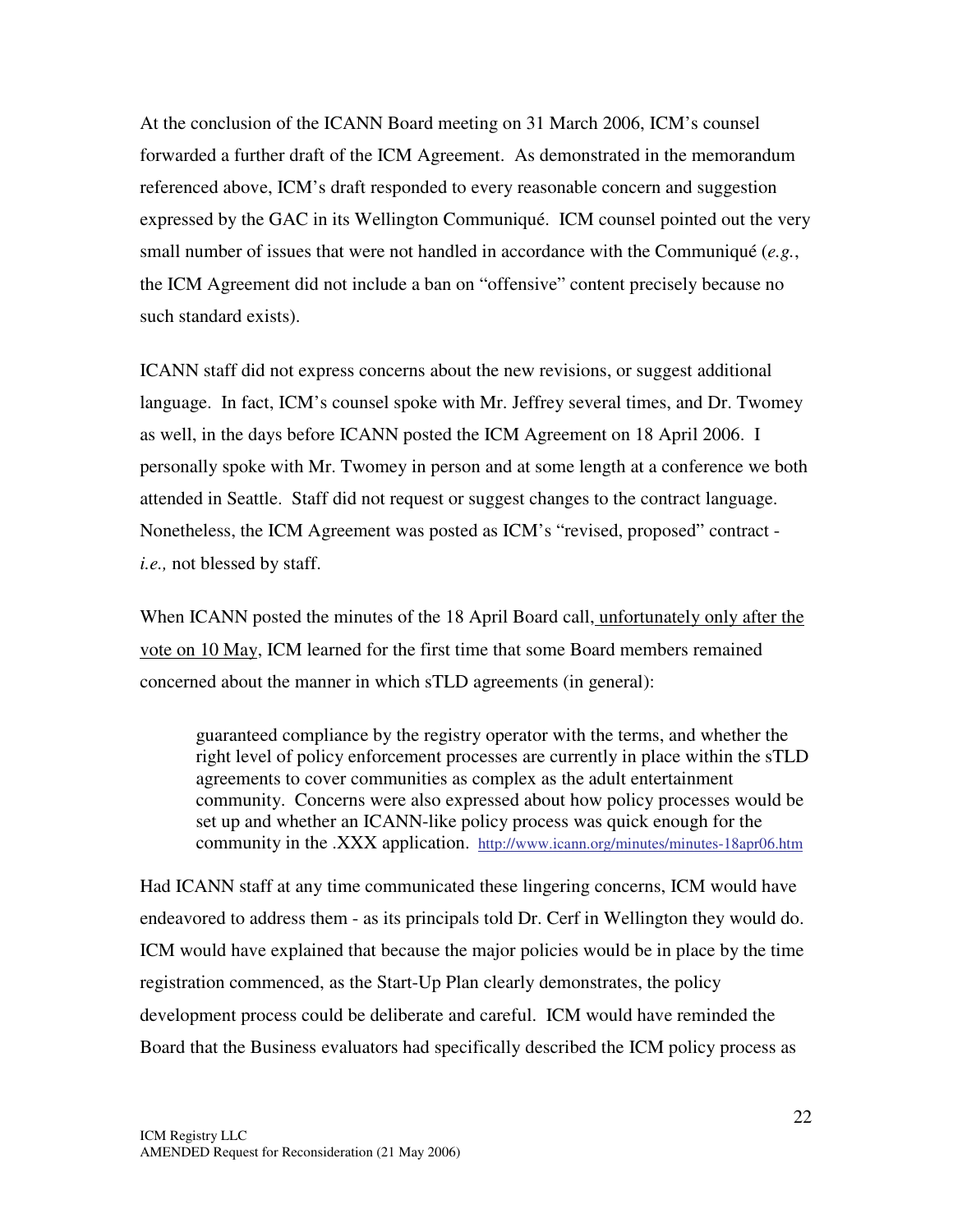well thought through. But ICM was not given an opportunity to respond to these concerns - notwithstanding the Board's instruction to " discuss" and " negotiate."

Staff Manipulation of the Record. Dr. Twomey wrote to Chairman Tarmizi, belatedly providing the requested information regarding the Board's consideration of the sTLD applications despite negative sponsorship evaluations. Dr. Twomey said:

Due to the subjective nature of the sponsorship related criteria that were reviewed by the Sponsorship Evaluation Team, additional materials were requested from each applicant to be supplied directly for Board review and consideration. In deciding whether to allow these applicants' proposals to move forward into contractual negotiations, in each instance the Board took into account documents and presentations provided to the Board in response to the independent evaluator's comments and such other information as was requested directly by the Board. http://www.icann.org/correspondence/twomey-to-tarmizi-04may06.pdf.

Dr. Twomey proceeded, then, to engage in a bit of revisionist history, clearly signaling that, a week before the Board call, the "fix was in" on the ICM Application:

In some instances, such as with .XXX, while the additional materials provided sufficient clarification to proceed with contractual discussions, the Board still expressed concerns about whether the applicant met all of the criteria, but took the view that such concerns could possibly be addressed by contractual obligations to be stated in a registry agreement. Id.

**The notion that the Board's request for enhanced contractual language in September reflects concern about "whether the applicant met all of the criteria" is completely unsupported by the record, directly contradicts the numerous public updates on the sTLD process given in one ICANN meeting after another, and was never communicated to ICM Registry.** In fact, Dr. Twomey cites the Board resolution of 15 September in support of this notion. The resolution clearly states that the Board had contract compliance concerns. There is no mention of concerns about the Criteria:

Whereas, the ICANN Board has expressed concerns regarding issues relating to the compliance with the proposed .XXX Registry Agreement (including possible proposals for codes of conduct and ongoing obligations regarding potential changes in ownership) and has noted the importance of private registry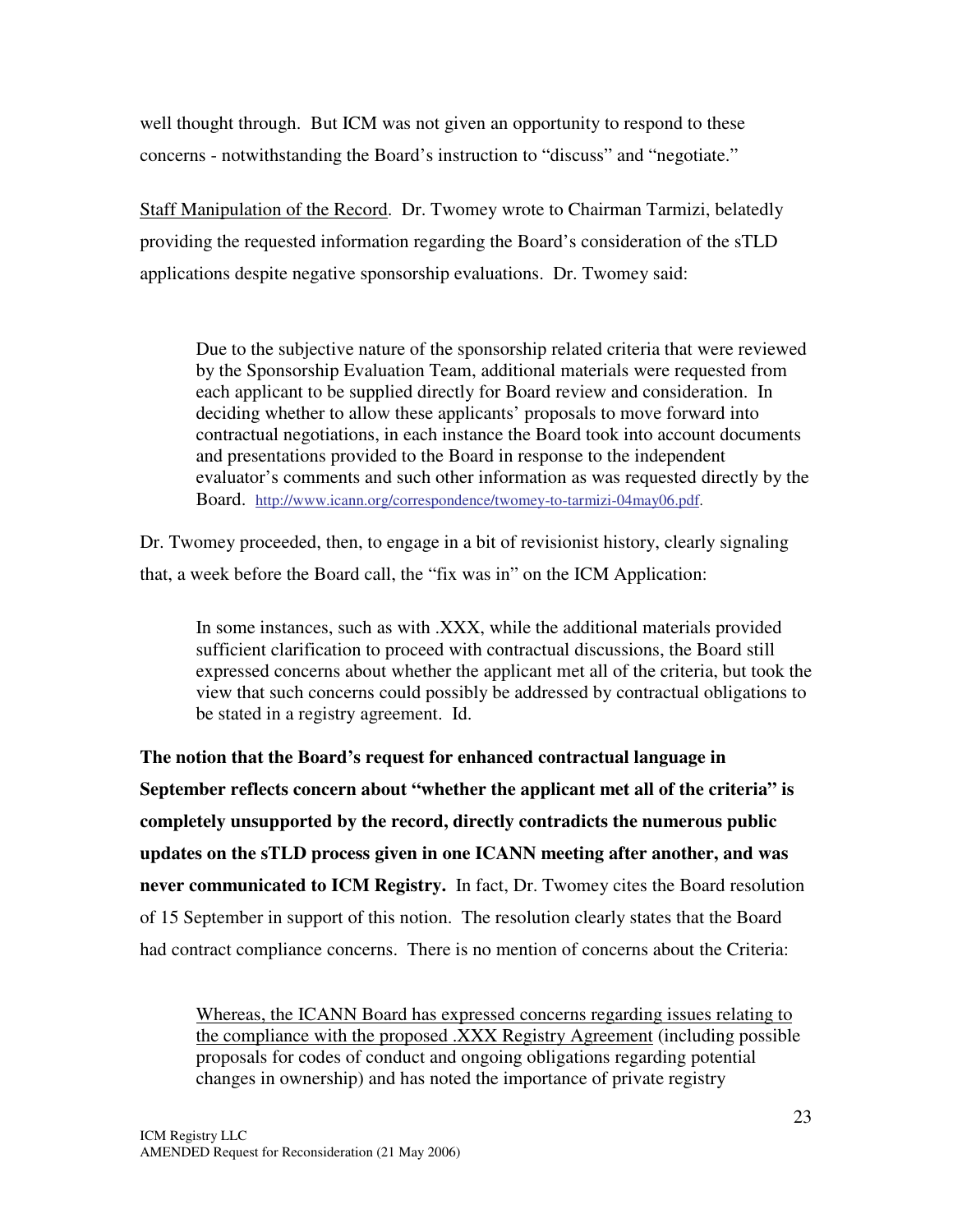agreements, in creating contractual means of affecting registries and other actors of the Internet community for the public interest.

**The Board expressed concerns about the contract, to which ICM immediately responded. Dr. Twomey's belated assertion that questions remained about the Criteria is nothing more than a transparent attempt to fabricate, from whole cloth and after the fact, a record to support the Board's action 10 May 2006.**

Violations of ICANN Policy and Procedures. ICM, in its request for independent review, will detail the numerous ways in which its application was singled out from other sTLD applications for disparate treatment not justified by substantial and reasonable cause. In addition to constituting violations of the ICANN Bylaws, however, staff handling of the ICM Application repeatedly violated established ICANN policies and the procedures laid out by the Board and staff in connection with the sTLD RFP. While those actions and inactions are too numerous to list, ICM would like to bring to the attention of the Reconsideration Committee the decision to post the evaluation reports in December, notwithstanding the existence of a complaint pending before the ICANN Ombudsman and over the objections of the Ombudsman, and despite ICANN's repeated statements in public and in private - that the evaluations would be posted only when the process was complete.<sup>27</sup> (Exhibit G)

### **Why The Board Did Not Have This Information Earlier**

The Reconsideration Policy requires ICM to explain the reasons it did not submit the information referenced herein to the Board prior to 10 May 2006.

First, as detailed above, in each instance where ICANN staff did not possess the referenced information, ICM provided it to staff in a timely manner, reasonably expecting staff to use and share it with the Board as appropriate.

<sup>27</sup> We can only surmise that Dr. Cerf was not fully briefed on this point when he publicly castigated ICM for impeding the process and unilaterally pulled the ICM Agreement off the agenda in Vancouver.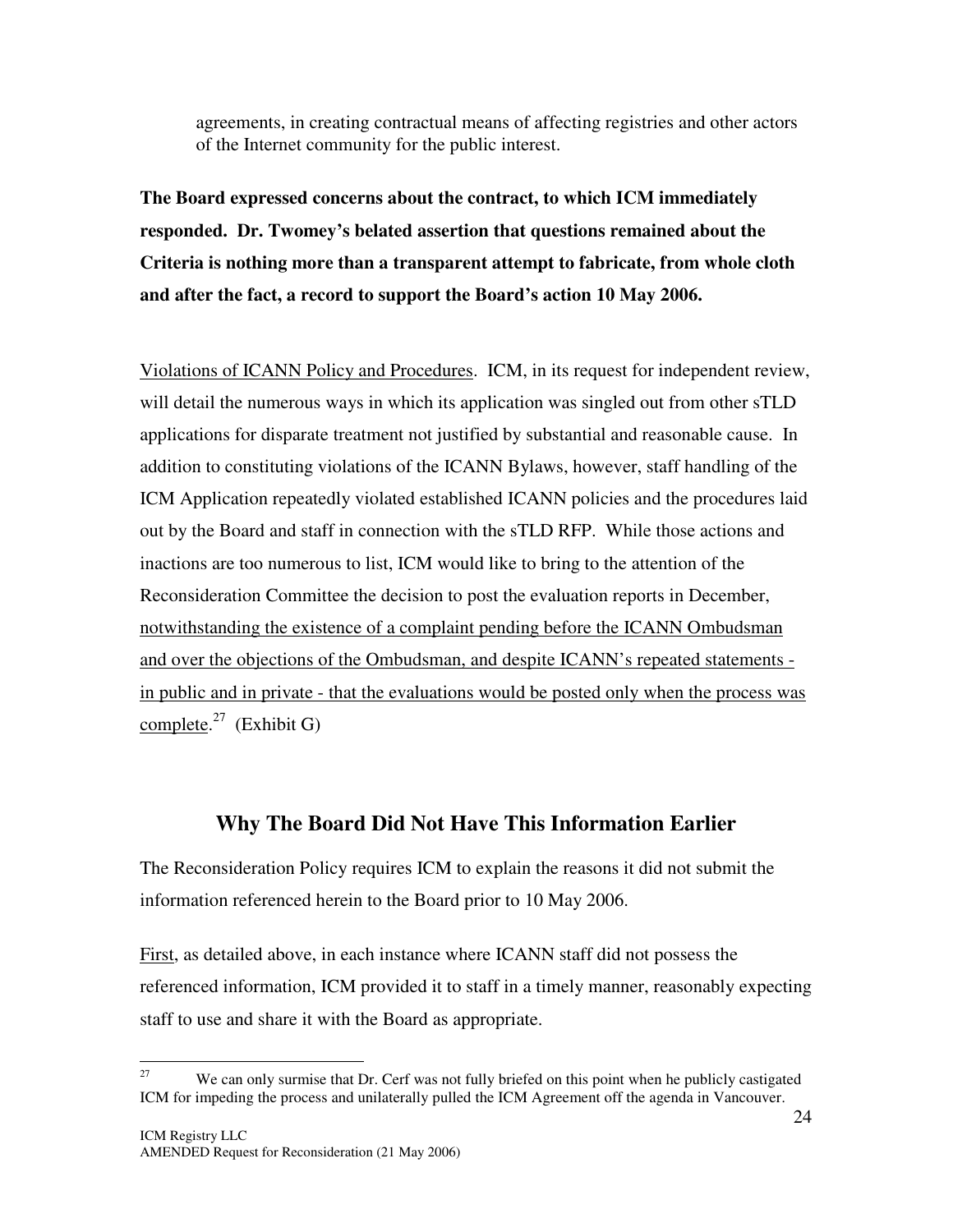Second, throughout this long and expensive process, ICM has endeavored to interact with ICANN's Board and staff respectfully and constructively. We believed, until last week, that ICANN would consider the ICM Application in accord with ICANN's policies, procedures, and Bylaws. We believed that staff members were being candid with us, and that the outcome would not be determined by the inappropriate intervention of a single government.

ICM believed that it was neither necessary nor constructive to disseminate this information more widely, knowing that it would likely embarrass some people and create fodder for others wishing to end private sector management of the DNS.

It would be unfortunate, indeed, for the Committee to conclude that ICM's reliance on staff to bring this information to the Board constitutes a waiver of its reconsideration rights. Such a conclusion is untenable, for a multitude of reasons, not the least of which is the level of acrimony that it would create in the community, and the volume of paper Board members would then receive.

# **Specific Steps Requested by ICM**

In light of the foregoing, ICM Registry requests that the Committee recommend that the vote of the Board on 10 May 2006 be set aside, and that the Board approve the ICM Agreement. In the alternative, the ICM Registry requests that the vote be set aside and that the Board:

- 1. Direct ICANN staff to negotiate a new contract for the registry on an expedited basis; and
- 2. Permit ICM to brief a joint meeting of the ICANN Board of Directors and any interested members of the ICANN Government Advisory Committee ("GAC") in Marrakech as to the substitute agreement's legal sufficiency and compliance with the communiqué issued by the GAC in Wellington, New Zealand (the "Communiqué"); and